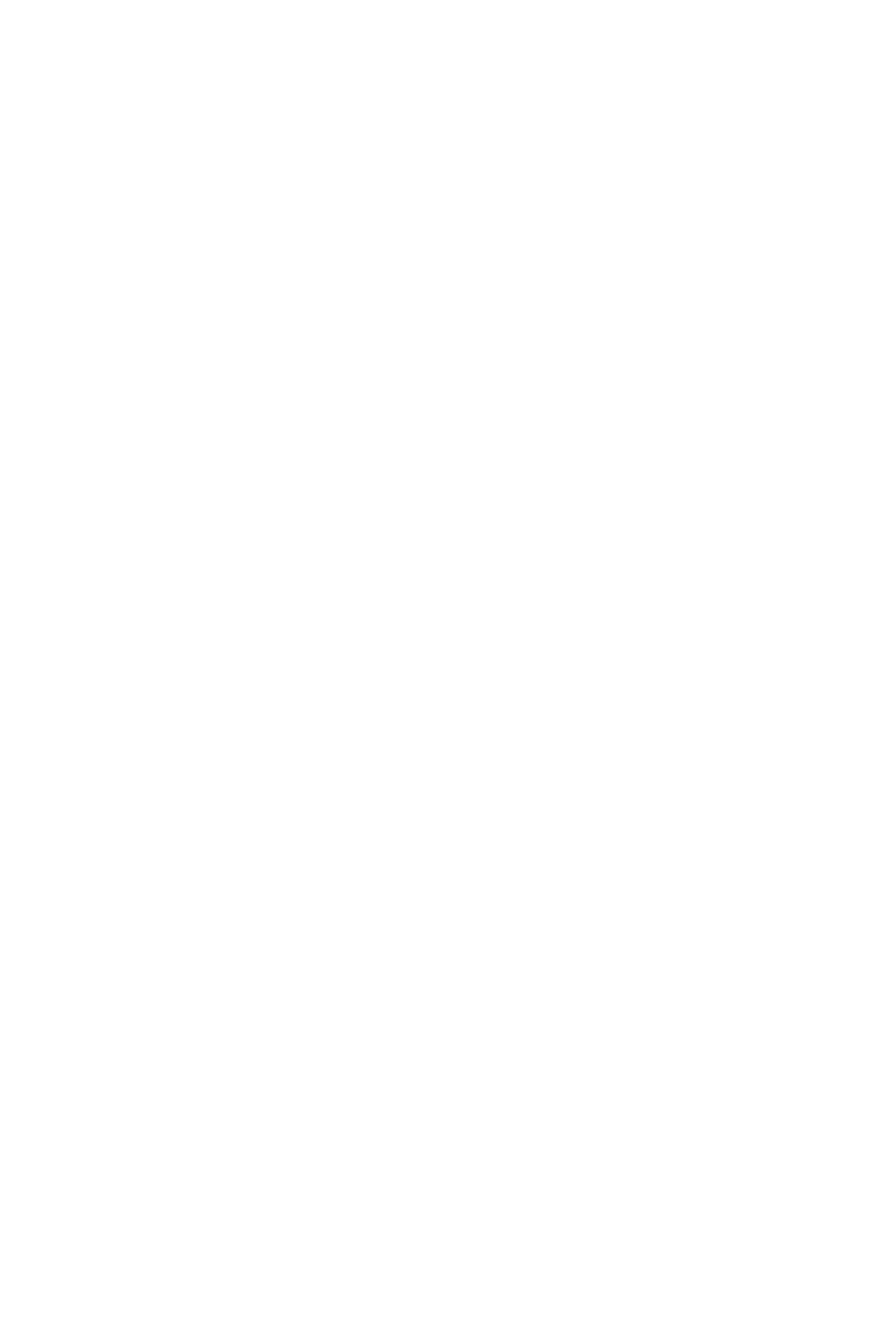

UNIVERSITY OF THE PHILIPPINES **CENTER FOR INTEGRATIVE AND DEVELOPMENT STUDIES** 

**Islamic Studies Program**

**UP CIDS DISCUSSION PAPER 2019-09**

# **Teacher Shortage and Quality of Madrasah Education in the Philippines:**  An Analysis of Madaris Teachers' Support System and Qualifications

ARLYNE C. MARASIGAN

The **UP CIDS Discussion Paper Series** features preliminary researches that may be subject to further revisions and are circulated in limited copies to elicit comments and suggestions for enrichment and refinement. The views and opinions expressed in this discussion paper are those of the author/s and neither reflect nor represent those of the University of the Philippines or the UP Center for Integrative and Development Studies. Papers in the series are not for quotation or reprinting without permission from the author/s and the Center.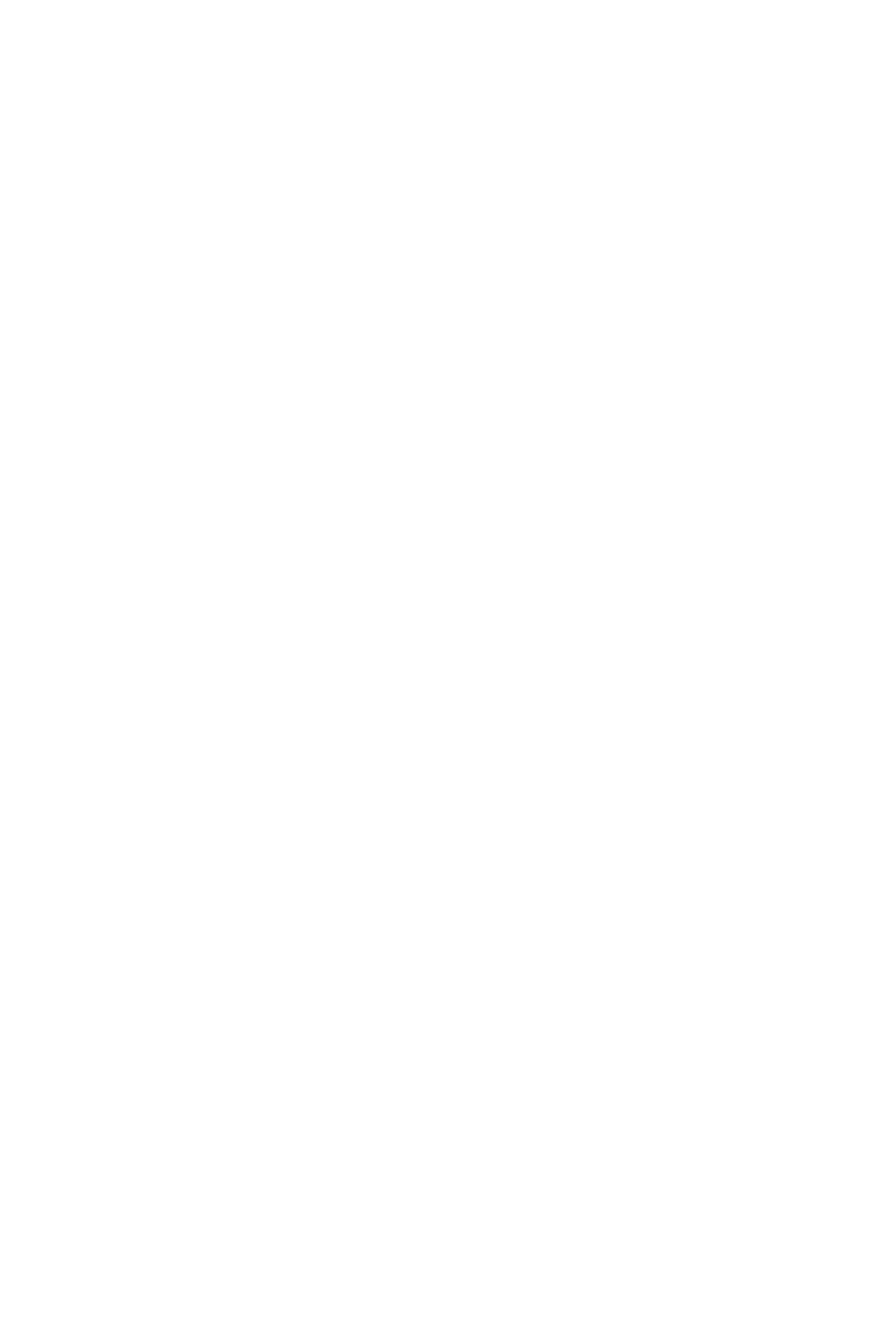## **Teacher Shortage and Quality of Madrasah Education in the Philippines:**

## An Analysis of Madrasah Teachers' Support System and Qualifications

ARLYNE C. MARASIGAN\*

**ABSTRACT**

Improvement on the quality of education cannot be defined by merely looking at the expertise and competence of teachers who play as front liners in delivering instructions for students. The number of teachers in an institution does not also guarantee quality. Nor do improved school facilities bring significant learning experiences to students. The scarcity of qualified teachers in the Philippine educational system has been an underscored problem since time immemorial. Thus, this discussion paper is an initiative which seeks to further describe the qualifications of madrasah education teachers set by the Department of Education (DepEd) and to critically review and analyze policies on teacher recruitment. Analysis of teachers' qualification and recruitment has only revealed perennial problems such as (1) inadequate qualified teachers to teach madrasah education in both public and private madaris especially in remote areas, (2) limited training on pedagogic skills, (3) training and educational attainment mismatch, (4) low and delayed allowance or salary, and (5) the lack of clear guidelines in monitoring of teachers qualifications in private madaris. This discussion redirects government to strengthen the teacher support system in the implementation of madrasah education through further policy reviews and future research.

<sup>\*</sup> Senior Project Assistant, Islamic Studies Program (ISP), University of the Philippines Center for Integrative and Development Studies (UP CIDS)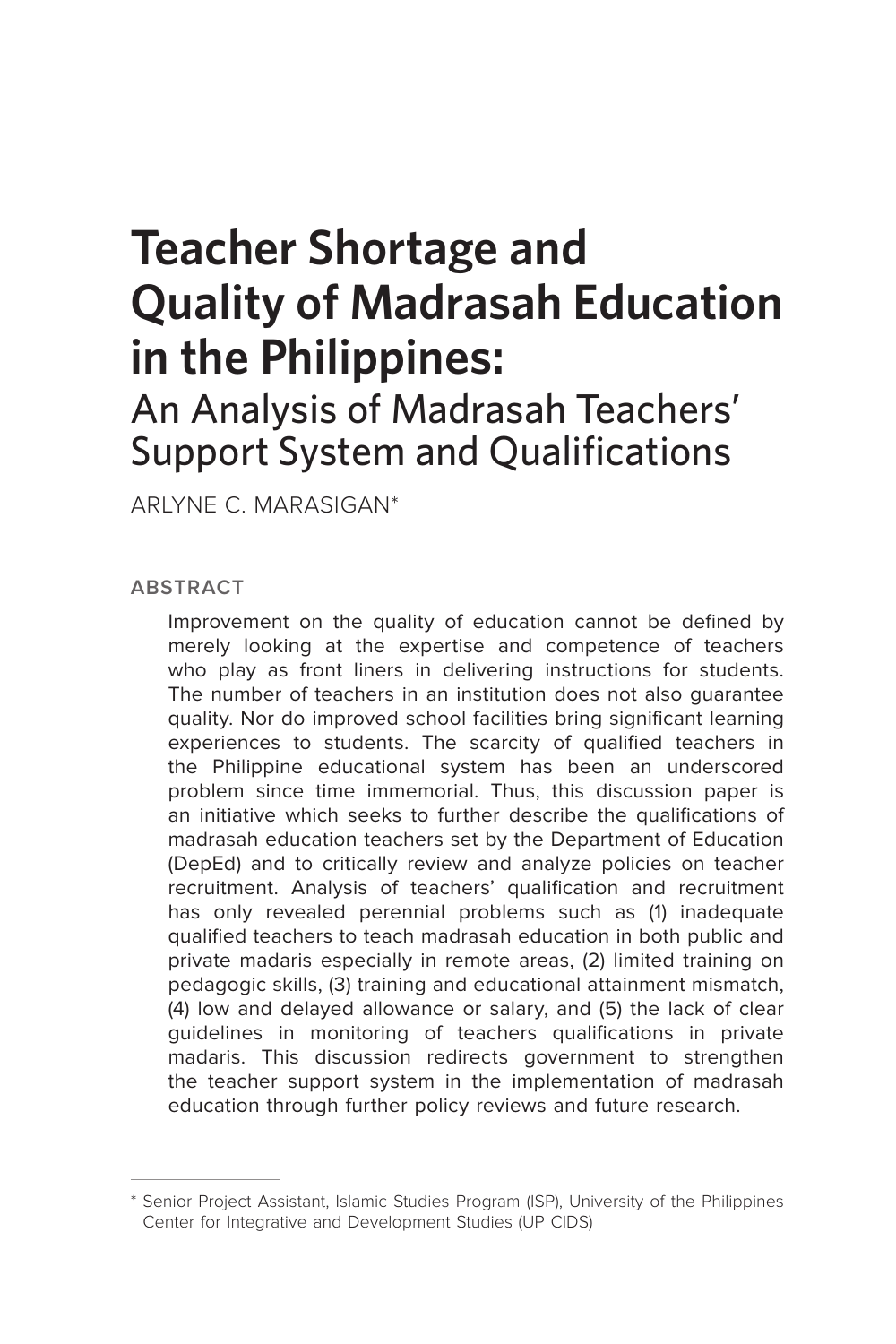#### **KEYWORDS**

Madrasah education, teachers' support system, teacher qualification, Department of Education

## **Muslim education**

Ahmad Salah Jamjoom (1977, v), chairman of the Follow-up Committee of the First World Conference on Muslim Education, lamented that:

Education is the creation of the "global righteous man" who worships Allah in the true sense of the term, builds up structure of his earthly life according to the Sharia (Islamic law) and employs it to subserve his faith.

He explained every educational system has its own imbued sense of philosophy and educational policy. In addition, he elucidated that Islam represents a general and comprehensive concept, which maintains a "self-contained, unique, and distinctive educational policy" (Jamjoom 1977, vi). Basically, the aim of Islamic education is to produce a good man, where the spiritual and material life are deeply rooted in the teachings of Islam. However, nowadays, Islamic education has been challenged in inculcating the moral teachings of Islam to young Muslims of today's generation due to the negative connotations about madrasah education linking it to terrorism. Nevertheless, there is hardly ever enough evidence supporting this claim. According to al-Naquib al-Attas (1977, 2–3), some of the highlighted problems were:

- (1) Confusion error in knowledge, creating the condition for
- (2) The loss of *adab* (moral discipline) within the Community. Adab refers to prescribed Islamic etiquette. The condition arising out of (1) and (2) is
- (3) The rise of leaders who are not qualified for valid leadership of the Muslim community, who do not possess the high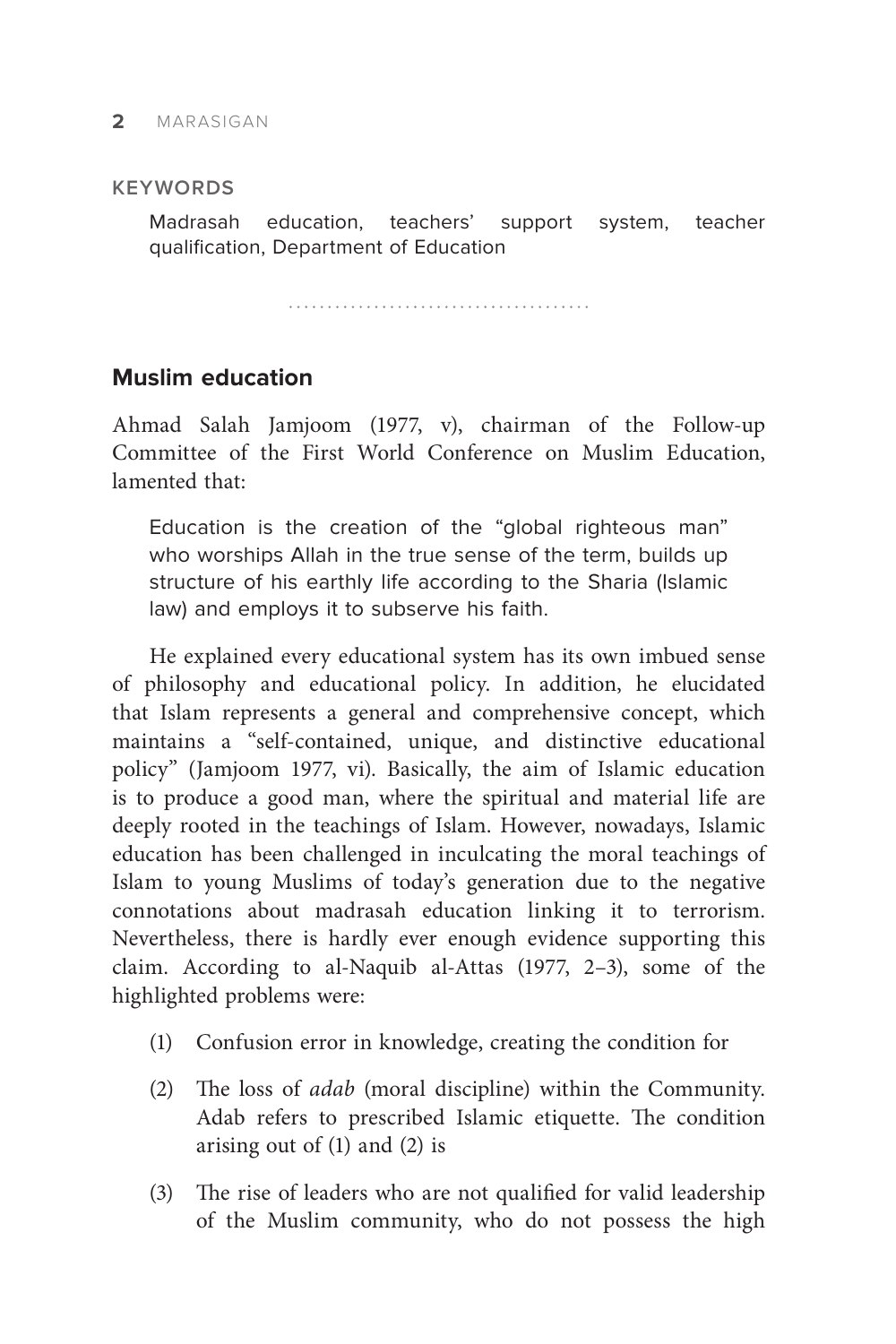moral, intellectual, and spiritual standards required for Islamic leadership, who perpetuate the condition in (1) above and ensure the continued control of the affairs of the Community by leaders like them who dominate in all fields.

He underscores that the social problems of Muslim communities around the world are rooted in the issues of education as a whole.

In the Philippines, for example, government has attempted to address the issues of madrasah education through circulating memoranda that urge the deployment of competent and quality teachers who share the same advocacy in Islamic education. However, building the identities and qualifications of madrasah teachers who are qualified to teach Islamic education is a primary concern that is yet to be dealt with. The quality and the capacity of teachers to educate Muslim learners about Islamic education are crucial in that teachers should have adequate pedagogical skills, content expertise, and knowledge in teaching Islamic education which are imperative to the holistic development of Muslim students. Producing a systematic approach to teaching and learning is also essential to avoid the confusions and misconceptions about the teaching of Islamic values among Filipino-Muslim children, which may lead to deviations and extremes in Islamic beliefs and practices.

Abu Bakar (2011) underscores that the period of Islamization in the Philippines began on the island of Sulu during the 13th century where the Qur'anic schools commenced to teach young children to read and recite the Qur'an. Subsequently, Qur'anic schooling developed a formal structure, which is now known as the madrasah. She further explained that the madrasah is an educational institution that plays a significant role among young Filipino-Muslims to receive religious instruction and acquire Islamic knowledge, values, and culture. Since madrasah education is not part of secular public education, many Filipino-Muslim learners have limited access to Islamic education due to the distance of schools from the children's houses and the lack of educational materials, infrastructure, and most especially, madrasah school teachers. Given these barriers and challenges in accessing and acquiring madrasah education, Muslim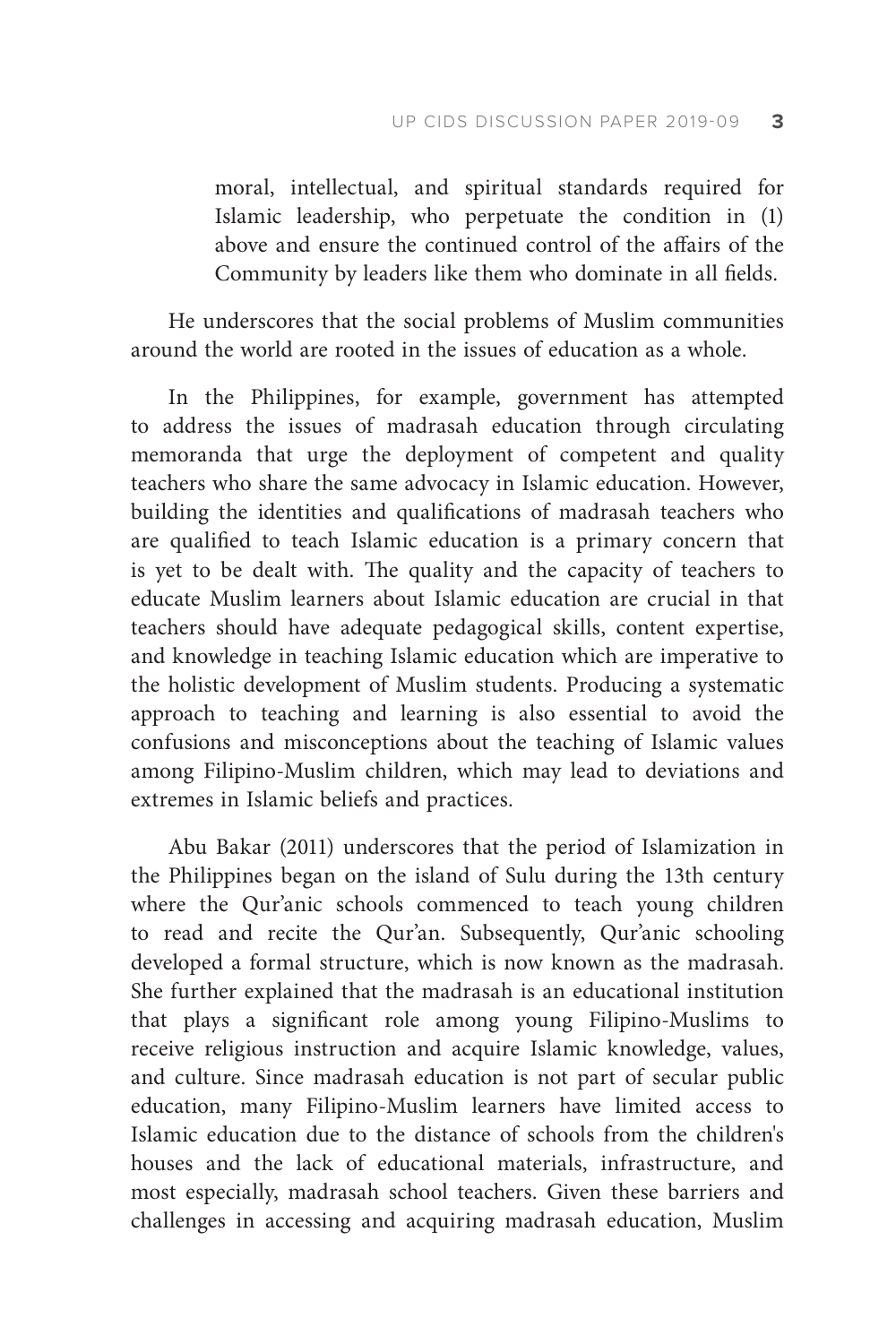#### **4** MARASIGAN

communities operate madrasah on a volunteerism basis and many of them are not officially registered at the Department of Education. Given this scenario, adamantly, there is still a big challenge on how to strengthen the implementation of madrasah education under the new K to 12 Curriculum program in terms of proper assessment, implementation, monitoring, and evaluation of the madrasah Education Program, most especially the recruitment of qualified teachers who are madrasah education curriculum implementers.

#### **Creating inclusive madrasah education**

The Tripoli Agreement in 1976 stipulated the rights of authorities in the Autonomous Region of Muslim Mindanao (ARMM) to set up schools, colleges, and universities, provided that matters pertaining to the relationship between these educational and scientific organs and the general education system in the state shall be discussed afterwards. Due to a series of significant changes in the government laws and policies, less attention was given to the education autonomy of people in the Southern Philippines. Years later, the Minister of Education and Culture issued a Letter of Instructions No. 1221 (1982) directing to:

Formulate and adopt a program for the development of the Madrasah schools, at least for the improvement of their teaching staff and instructional facilities, but priority must be given, whenever possible, to their progressive integration as a sector in the national educational system, with enhanced curricula, to the end that their graduates join the mainstream of Philippine education, endowing them with the capability to contribute to the modernization of their communities within the framework of their Islamic faith.

This letter was not able to achieve the aims of the development of madrasah education; however, it serves as a milestone in officially acknowledging and supporting the development of madrasah education in the country, a solid evidence that government promotes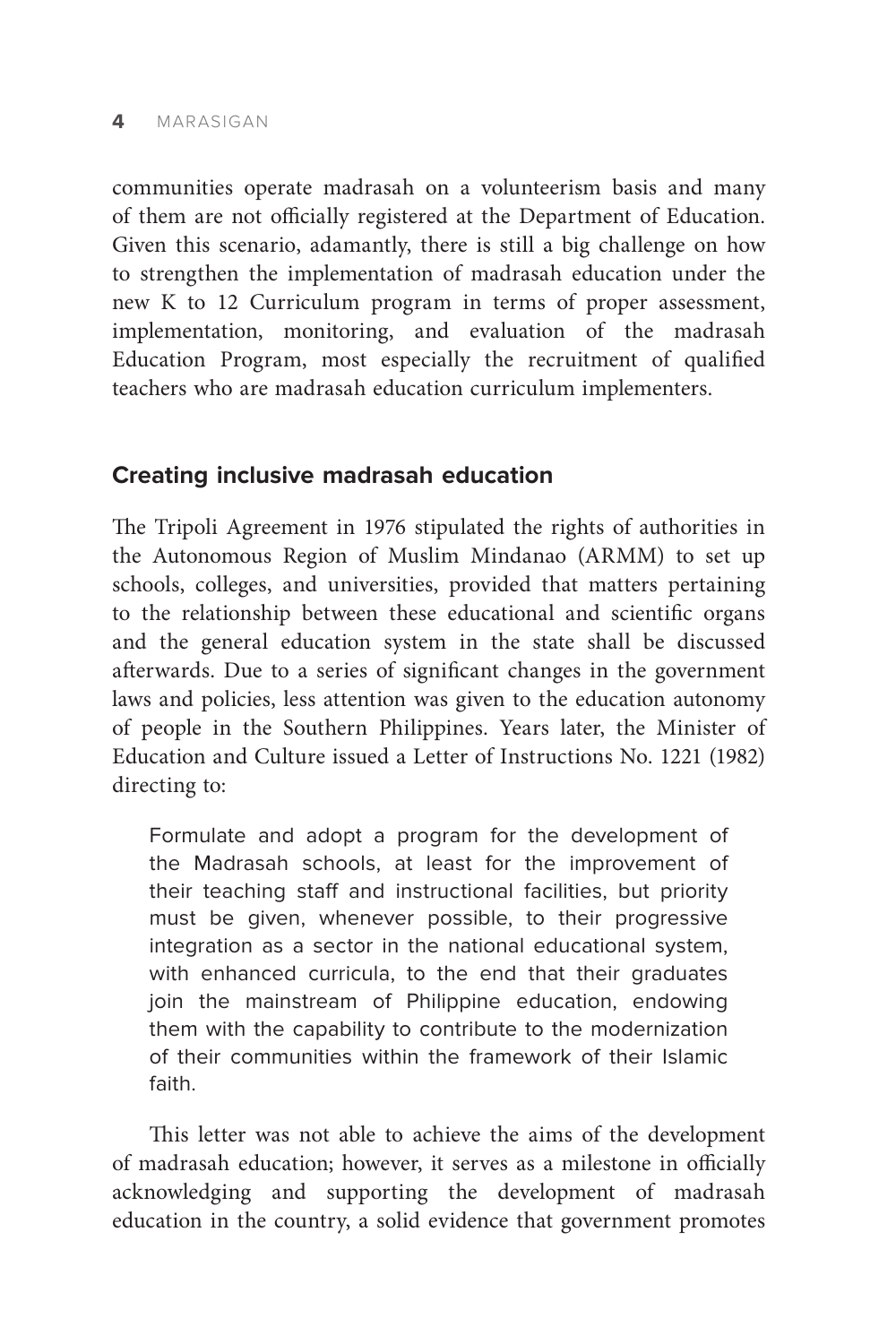inclusive education among Filipino-Muslim learners, most especially in the Southern Philippines.

Two decades after, the Madrasah Education Program was recalled in 2004 when the Department of Education issued Standard Curriculum for Elementary Public Schools and Private Madaris (DepEd Order No. 51, s. 2004) hoping to address the needs and concerns of madaris. The proposed curriculum for both schools (i.e., public and private madaris) was guided with the following objectives:

- Establish a smooth transfer of students from public to private madrasah or vice versa;
- Unify the long history of dichotomy among Muslims; and
- Promote the Filipino national identity and at the same time preserve the Muslims' cultural heritage.

One of the crucial issues identified was the unification of curriculum among madaris. As stated in this memorandum, the curricular offerings of the madaris and of the national government failed to reach uniformity of target competencies among the subjects in all levels. To address this issue, the Department of Education proposed the formulation of a standard and viable curriculum for both public and private madaris in collaboration with associations and stakeholders such as the Project Madrasah Education (PME) of DepEd ARMM, the Accrediting Association of Muslim Schools and Colleges, Inc. (AAMSCI), and the Bangsamoro Development Agency (BDA) in the Seminar-Workshop on Curriculum Review and Enrichment in Cotabato City last 2004.

Furthermore, the Philippines, as one of the member countries of UNESCO, is committed to supporting the global commitment to the Education for All (EFA) Program which upholds the right of every child regardless of race, color, religion, or culture to obtain quality education. Madrasah education is acknowledged as an essential element of the National Educational System and classified as part of the inclusive education program of the Department of Education. It also has a role in promoting Islamic Education with strong emphasis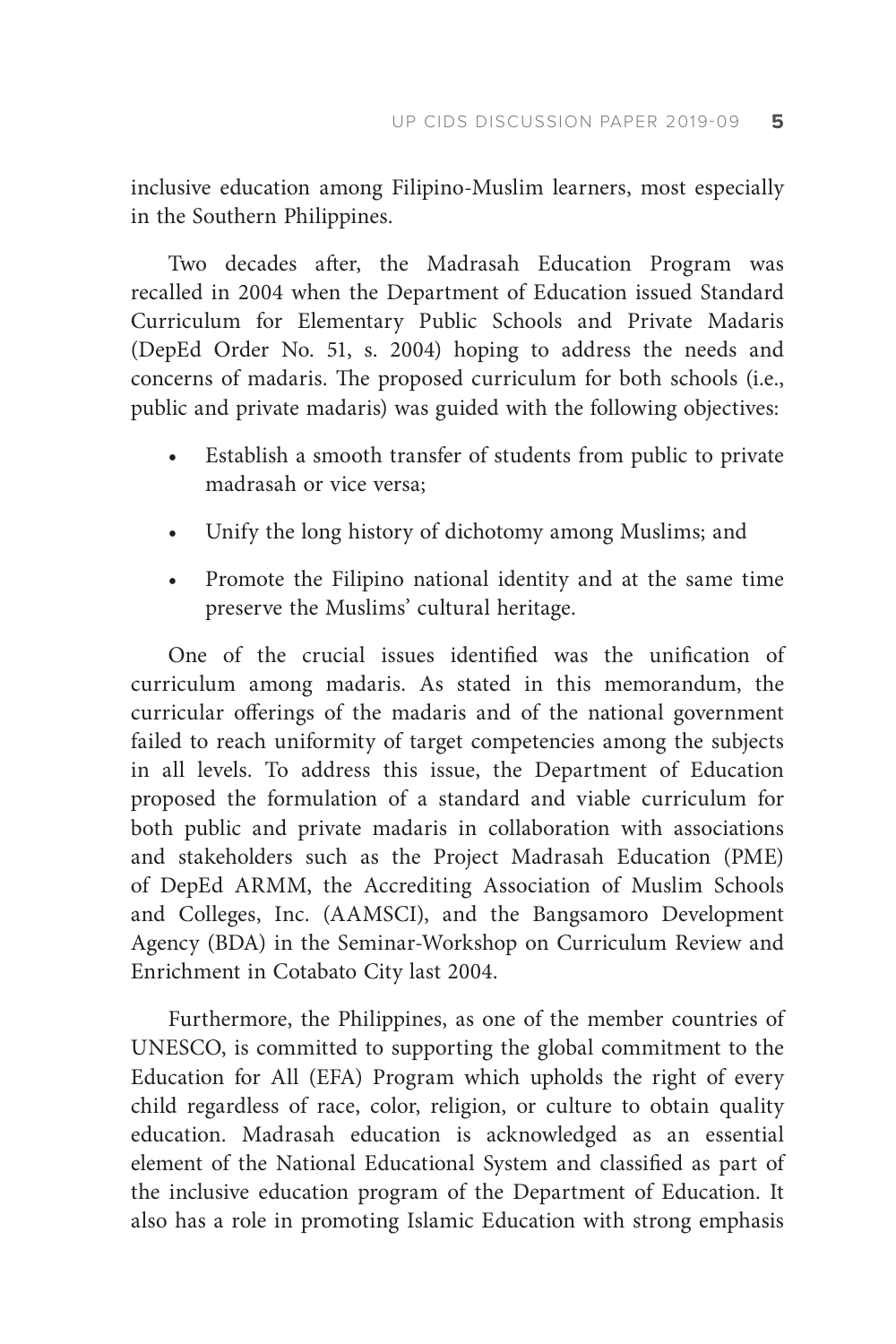on Islamic values, which is authentic and appropriate to Bangsamoro people, to produce Filipino-Muslim intellectuals with right Islamic values and spirituality to serve the people and the nation. Furthermore, DepEd Order No. 51, s. 2004 upholds the national unity and the implementation of the 1996 Peace Agreement. It assumes that madrasah education provides a meaningful, relevant, and culturesensitive learning experience that is beneficial for every Filipino-Muslim learner.

In 2005, the Department of Education issued another memorandum, Memorandum No. 72, which promulgated the Creation of Ad-Hoc Committee on Madrasah Education to support and strengthen the implementation of DepEd Order No. 51, s. 2004, specifically in the Southern Philippines. In connection to this, there was no success in meeting the target objectives due to socio-economic status, human resources, unstable peace and order situation, and political reasons. In terms of the availability of human resources, the scarcity of trained and qualified madrasah teachers has been a rampant concern. In spite of these DepEd initiatives to conduct education-driven programs and policy reviews, very few and limited researches were conducted illuminating these educational issues. The total absorption and understanding of the challenges hindering the implementation of madrasah education in the Philippines remained unattended. It was not until 2007 when SEAMEO INNOTECH produced the Policy Research on Access to Quality Basic Education for Muslim Learners in which findings were driven from in-depth and enriching case studies that were helpful in addressing several issues and concerns in the implementation and monitoring of madrasah education.

In order to resolve the above-mentioned challenges and barriers, the DepEd issued DepEd Order No. 24, the Basic Education Research Fund, allowing educators, education leaders, administrators, and researchers to conduct research on areas that need immediate response from the department such as "increasing participation rate by reaching the unreached children/learners" and "improving DepEd's internal efficiency through the development of new and or improvement of existing systems and procedures for implementing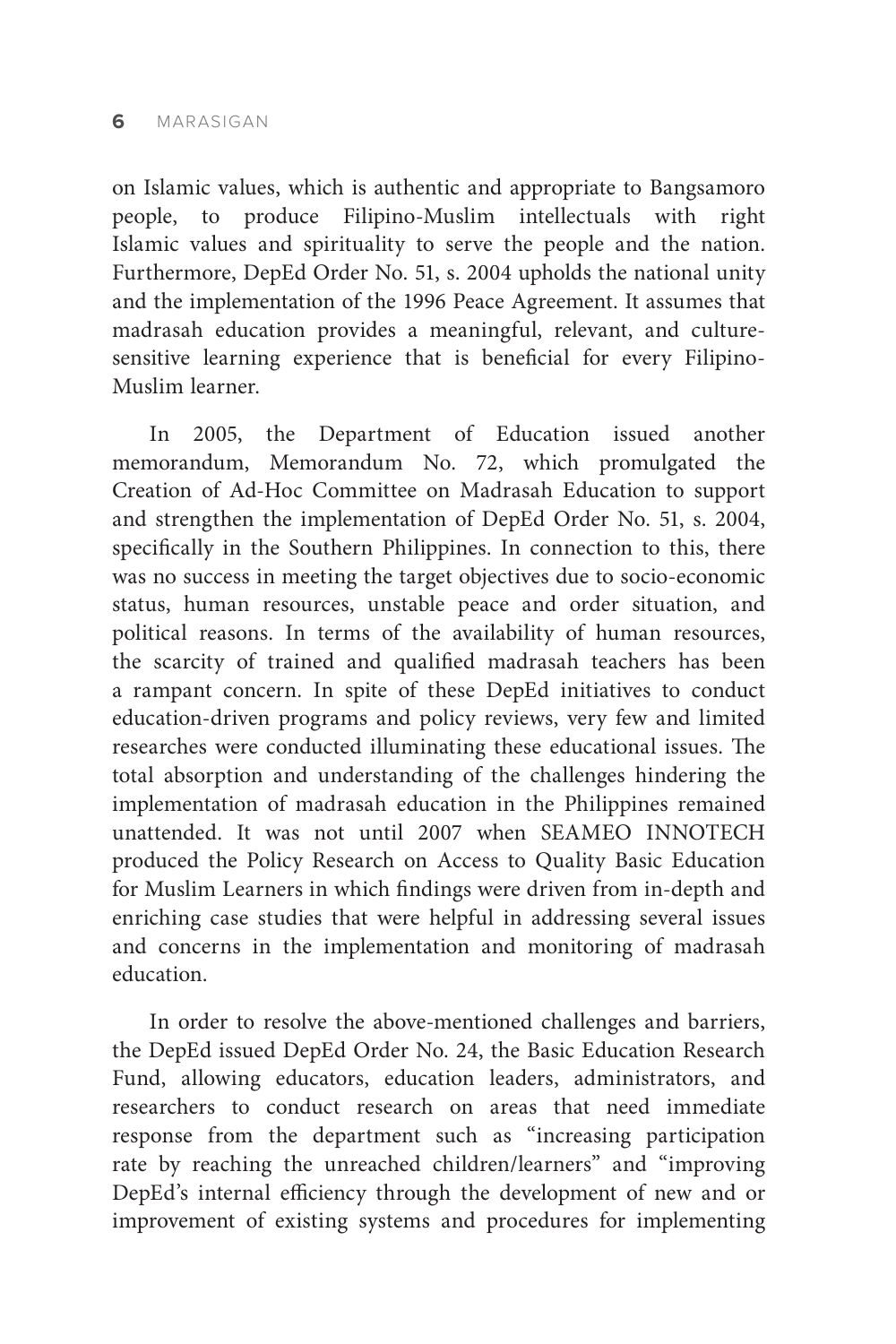DepEd programs and projects and other operations," where madrasah education is included in the research agenda. In accordance with the 1987 Philippine Constitution and the Enhanced Basic Education Act of 2013 (R.A. No. 10533), the Department of Education supports madrasah education by issuing Policy Guidelines on Madrasah Education in the K to 12 Basic Education Program, also known as DepEd Order No. 41, s. 2017, which aims to provide Muslim learners with appropriate and relevant educational opportunities while recognizing their cultural context and unique purposes for participating in the program offerings, and to integrate content and competencies which are relevant and of interest to Muslim learners. Unfortunately, the expected outcomes of these initiatives were not realized, and this resulted in a problematic teacher support system in the country.

In addition, DepEd Order No. 43, s. 2015 was issued as part of the 2013 K to 12 curriculum reform to strengthen DepEd Order No. 24, s. 2010, focusing more on evidence-based policy development that improves access to education, quality education, and governance. In this thread, the Department released DepEd Order No. 39, s. 2016 a year after stating the adoption of the Basic Education Research Agenda in sustaining the Department's progressive actions to address issues and concerns in education through sound policy review and relevant research outputs.

## **Examining madrasah education teacher's support system policies**

For several decades, little attention and support have been given to Asatidz. Asatidz pertain to those teachers teaching in the madrasah institution. Many of them are working on a volunteerism basis. In 2010, DepEd Order No. 22, Mainstreaming and Institutionalizing Madrasah Education Program By Transferring Its Developed Components to the Bureau of Elementary Education and Regional and Division Offices, was called to direct the Department of Education to invest on human resource development, most especially on teachers (i.e., Asatidz), in order to reinforce the implementation of the Madrasah Education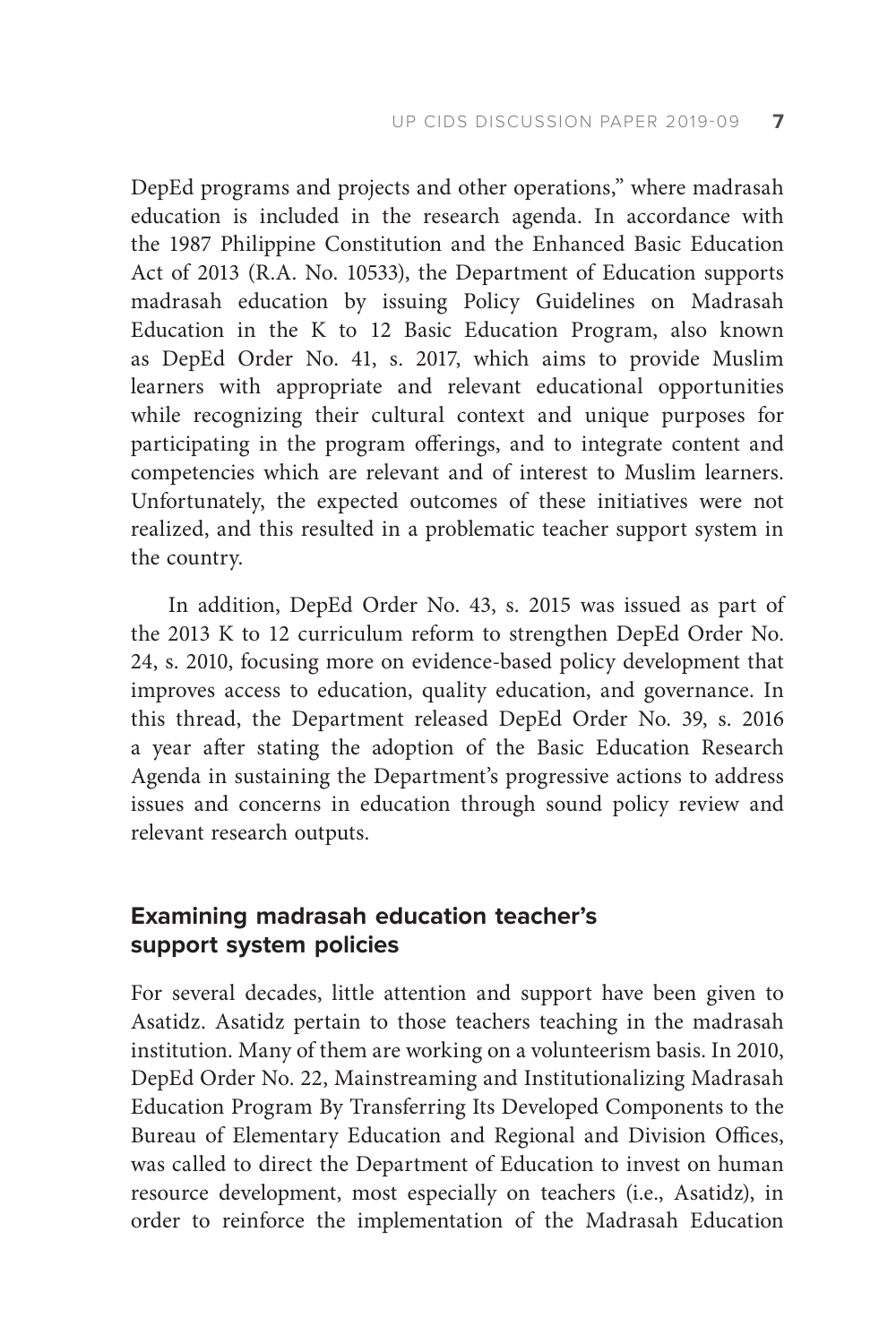Program. In regard to the teacher's support system, giving enough attention to the following components is imperative:

- (a) Payment of Asatidz Monthly Allowance
- (b) Pre-service Training on Language Enhancement and Pedagogy (LEaP)
- (c) Accelerated Teacher Education Program (ATEP)
- (d) Refined Standard Madrasah Curriculum (SMC) in Public Elementary Schools and Private Madaris

In addition, item no. 4 stated that:

Considering that Madrasah Education is heading towards the final mainstreaming of the program, the incumbent Education Supervisors assigned as Regional ALIVE Coordinators (RACs) and Division ALIVE Coordinators (DAC) shall continue to perform on acting capacity but on fulltime basis. All existing DACs from the Alternative Learning Systems (ALS) Unit shall be replaced by the Education Supervisors either from the Elementary or Secondary Education Unit since the ALIVE classes are categorized in the formal education system

Based on the open forum and dialogue during the International Conference on Madrasah Education hosted by the UP Institute of Islamic Studies last July 4–5, 2018 at the Balay Kalinaw, University of the Philippines, Diliman, school teachers and school owners from selected ALIVE and private madaris across the country highlighted their personal experiences regarding the Mainstreaming and Institutionalizing of the Madrasah Education Program in their respective institutions. Many of them revealed that they were still in the struggling stage due to several factors. The Asatidz' monthly allowance is not enough to compensate for their travel expenses and the teaching materials they need in order to teach better. In many instances, the said allowance is months-delayed. Although there are DepEd Order No. 18, s. 2008 or the Implementing Guidelines for DepEd Order No. 82, s. 2007, re: Financial Assistance to Private Madrasah and DepEd Order No. 13, s. 2012 or the Guidelines on the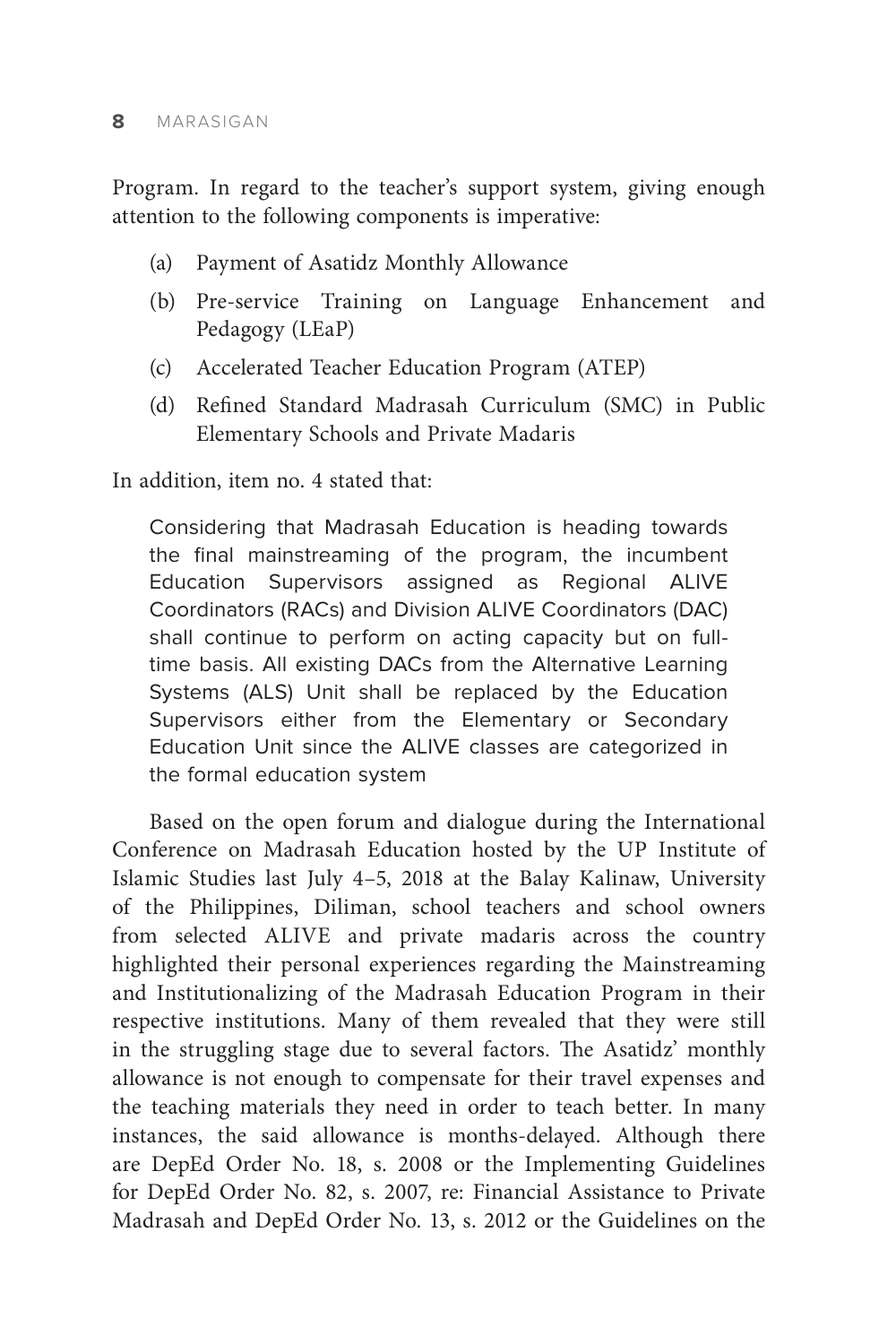Allocation, Delivery and Distribution of Instructional Materials (IMs) to Support the K to 12 Curriculum, many school teachers, school heads, and school owners explained that they are still experiencing financial challenges.

Furthermore, regarding the Pre-service Training on Language Enhancement and Pedagogy (LEaP), many Asatidz have a hard time deciphering the significance of the English language enhancement training since most of them are trained in teaching Arabic language, which is the main requirement to understand Qur'an. Some of them admitted that English is not that significant in teaching Islamic values among students because their mediums of instruction in many instances are the students' mother tongue and the Arabic language. In addition, many admitted that they have very limited training on pedagogy, especially teachers in private madaris. Some of them participated in training programs on pedagogy organized by private organizations and NGOs. Although there were several trainings offered by DepEd in many instances, only ALIVE teachers were able to participate and very few were from private madaris. As a result, many teachers still focus on traditional methods of teaching since the training that they attended was not enough for them to explore and put into practice the different pedagogical approaches and strategies in teaching.

As with the Accelerated Teacher Education Program (ATEP) offered by the DepEd, only ALIVE teachers from public schools may benefit from this program since it is clearly stipulated that:

This is a 24-month course approved by the Commission on Higher Education (CHED) and Professional Regulation Commission (PRC) and delivered by partner universities. The Arabic Language and Islamic Values Education (ALIVE) teachers deployed in public school are encouraged to enroll and take the 24 months program on full subsidy from DepEd.

This component of DepEd Order No. 22, s. 2010 stresses a number of questions that need to be addressed. Such questions are: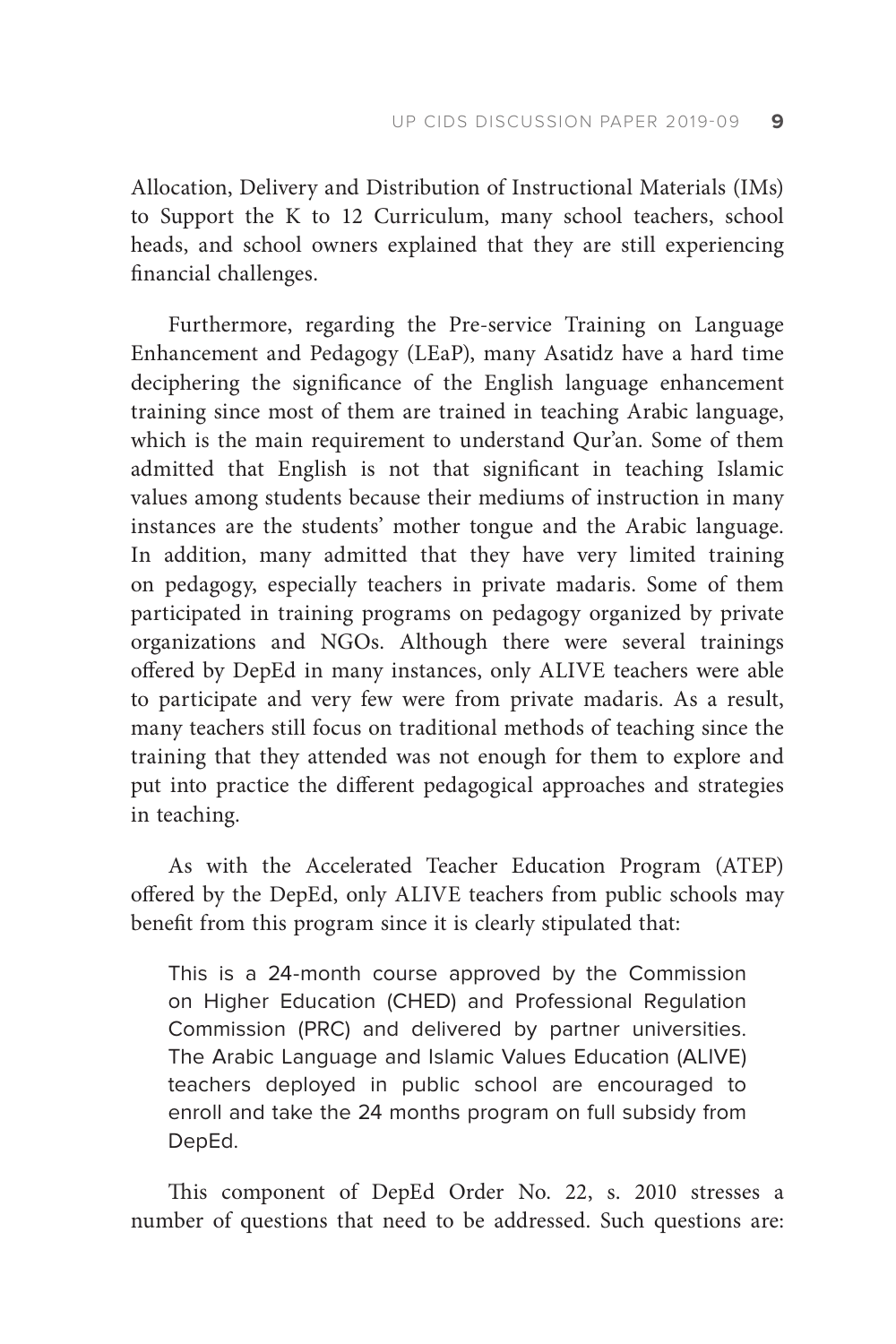the process on how public and private madaris teachers avail this program, the capacity of the program to hold attendees from madaris, and the sustainable support coming from partner universities and state colleges in ARMM which will provide necessary guidance to teachers in fulfilling the objective of this educational initiative. To monitor the successes and challenges of this program, DepEd released Memorandum No. 88 in 2017 which is known as Submission of 2016 In-service Training, Physical and Financial Accomplishment reports under the Madrasah Education Program. In terms of the Refined Standard Madrasah Curriculum (SMC) in Public Elementary Schools and Private Madaris, there are two orders issued by DepEd, namely: DepEd Order No. 40, s. 2011 known as Amendment to DepEd Order No. 51, s. 2004, Standard Curriculum for Elementary Public Schools and Private Madaris and DepEd Order No. 13, s. 2012, Guidelines on the Allocation, Delivery and Distribution of Instructional Materials (IMs) to Support the K to 12 Curriculum. Teachers in both public and private madaris, as curriculum implementers inside the classroom, need an in-depth understanding on the proposed Refined Standard Madrasah Curriculum. However, in many private madaris, teachers and Asatidz have their own special training on how to understand and implement Madrasah curriculum. Some of them even had their training or studies abroad. During the 2018 International Conference on Madrasah Education, some of the Asatidz from private madaris proposed a "Unified Madrasah Curriculum" explaining that the ALIVE DepEd program is a mix of Islamic and secular education. Therefore, as part of the teacher's support system and implementation of the proposed curriculum, strengthening the Refined Standard Madrasah Curriculum (SMC) in both public and private madaris is indispensable.

#### **Policies on madrasah teacher's qualification**

As many madrasah teachers work on a volunteerism basis (i.e., receiving only minimal allowance), school administrators do not pay much attention to the educational qualifications and regular trainings of teachers. This means that for as long as the teachers are willing to share and transfer knowledge, this defines their teaching service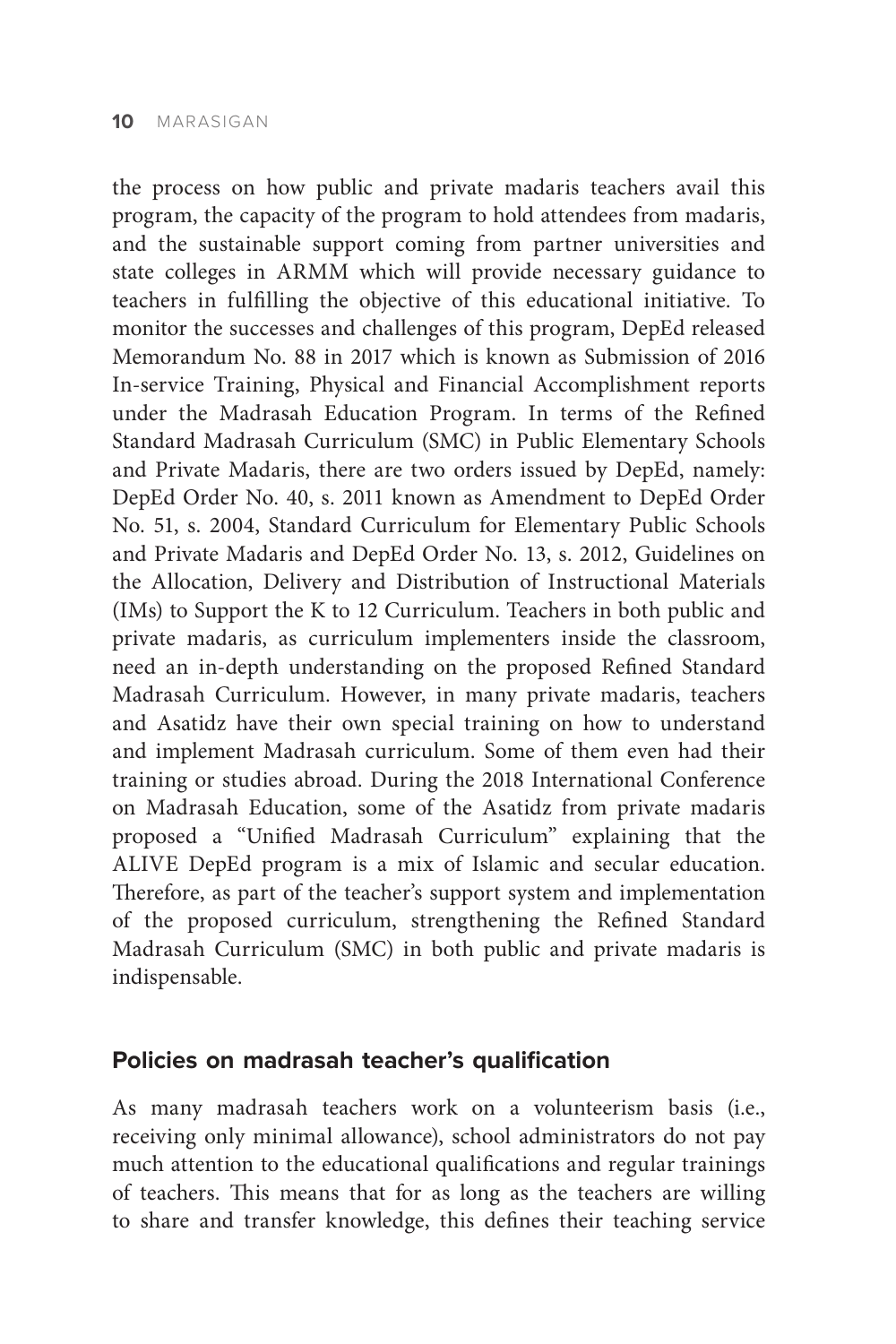to humanity. However, since the DepEd issued several orders and memoranda to support madrasah education implementation in both public and private schools across the country as part of the UNESCO and the national program for inclusive education, the department formulated policies on how to recruit qualified teachers through DepEd Order No. 30, s. 2012, also known as Policy Guidelines on the Hiring and Deployment of Madrasah Teacher 1. One of the reasons in formulating this policy is to allocate enough compensation for madrasah school teachers. The items are stated below:

- (1) In the interest of laying the foundation for quality in the hiring and deployment of Madrasah Education Teachers (Asatidz), the Department of Education (DepEd) has adopted a program for the training and development of these teachers at the early start of the program consisting of the following:
	- (a) Qualifying Examination (QE) in Arabic Language and Islamic Studies. All Muslim applicants must take and pass this qualifying examination to ensure of their competence in Arabic Language and Islamic Studies;
	- (b) Language Enhancement and Pedagogy Training (LEaP). Passers of the Qualifying Examination shall undergo a 23-day live-in pre-service training workshop, and only those who have completed and passed the LEaP training shall be deployed in public schools. Schools Division/ City Superintendents (SDSs) shall hire the completers and passers on contract of service who shall receive a monthly allowance from DepEd; and
	- (c) Accelerated Teacher Education Program (ATEP). This is a 24-month course approved by the Commission on Higher Education (CHED) and Professional Regulation Commission (PRC) and delivered by partner universities. The Arabic Language and Islamic Values Education (ALIVE) teachers deployed in public schools are encouraged to enroll and take the 24 months program on full subsidy from DepEd. After completing and passing the ATEP, the enrollees shall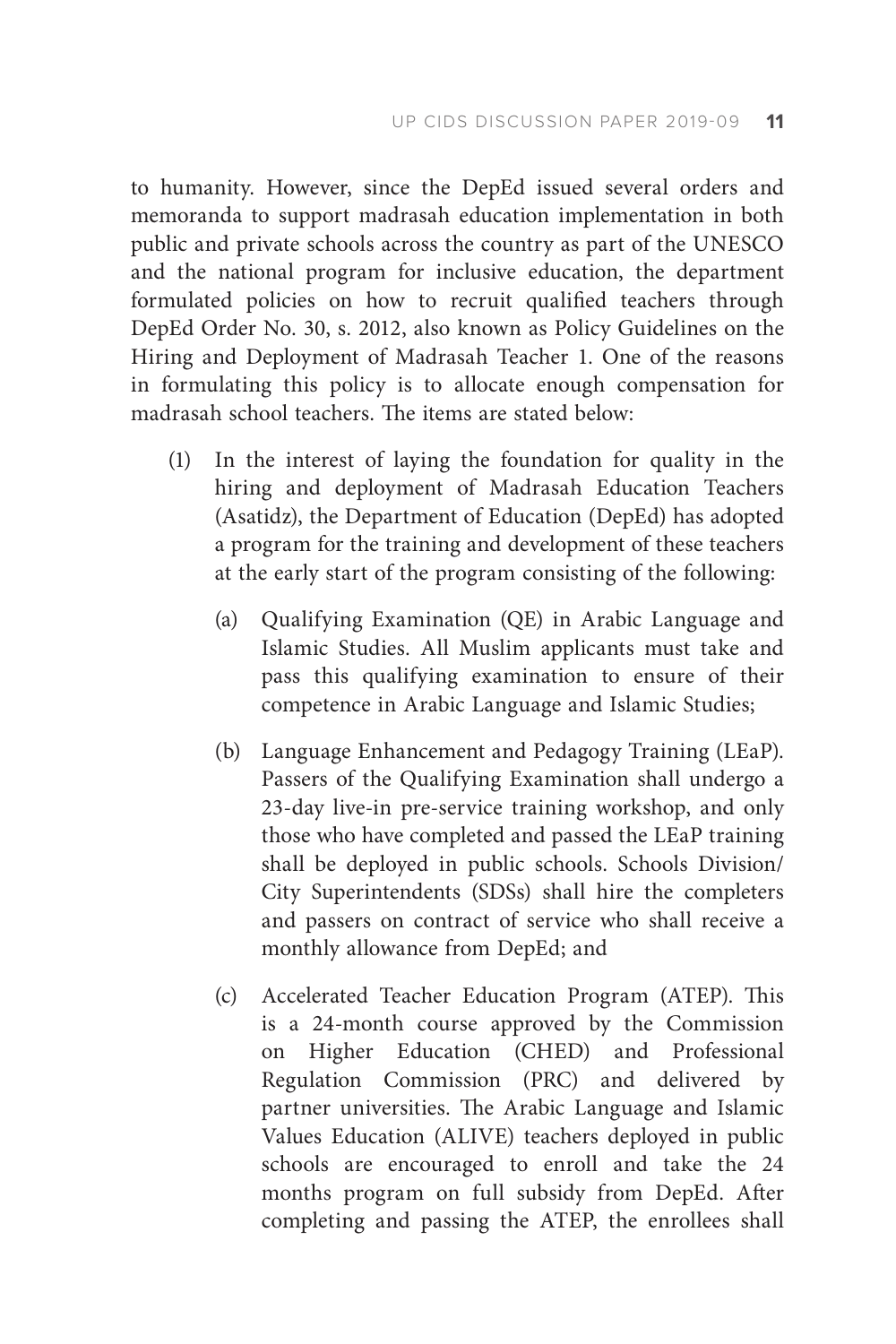have earned the degree equivalent of a Bachelor of Elementary Education (BEEd) and are qualified to take the Licensure Examination for Teachers (LET);

- (2) In recognition of the increasing number of LET passers who graduate from the ATEP, the Department of Budget and Management (DBM) allotted teaching position under the special groups to include those for madrasah teachers and distributed these items to school divisions. The Teacher 1 items shall be given/granted to the Asatidz who are already deployed provided they possess the following qualifications:
	- (a) Passed the QE for Arabic Language and Islamic Studies;
	- (b) Completed and passed the 23-day LEaP Training;
	- (c) Completed and passed the ATEP; and
	- (d) Passed the LET.
- (3) After accommodating those Asatidz already deployed, and there are remaining unfilled teacher items, beginning School Year (SY) 2012-2013, school divisions with unfilled Madrasah Teacher 1 items can award the items to qualified Muslim teachers/applicants in accordance with the following priorities:
	- (a) Those ALIVE teachers (Asatidz) who have the education degree in BEEd and Bachelor of Secondary Education (BSEd) and have passed the LET and two (2) levels of training: LEaP and ATEP including the QE;
	- (b) Those ALIVE teachers who have the education degree in BEEd/BSEd and have passed the LET and QE for Arabic Language and Islamic Studies (QEALIS);
	- (c) Those ALIVE Teachers (Asatidz) who passed the LET but failed to pass the qualifying examination for Arabic and Islamic Studies shall then be required to take it until he/she passes the said examination for him/her to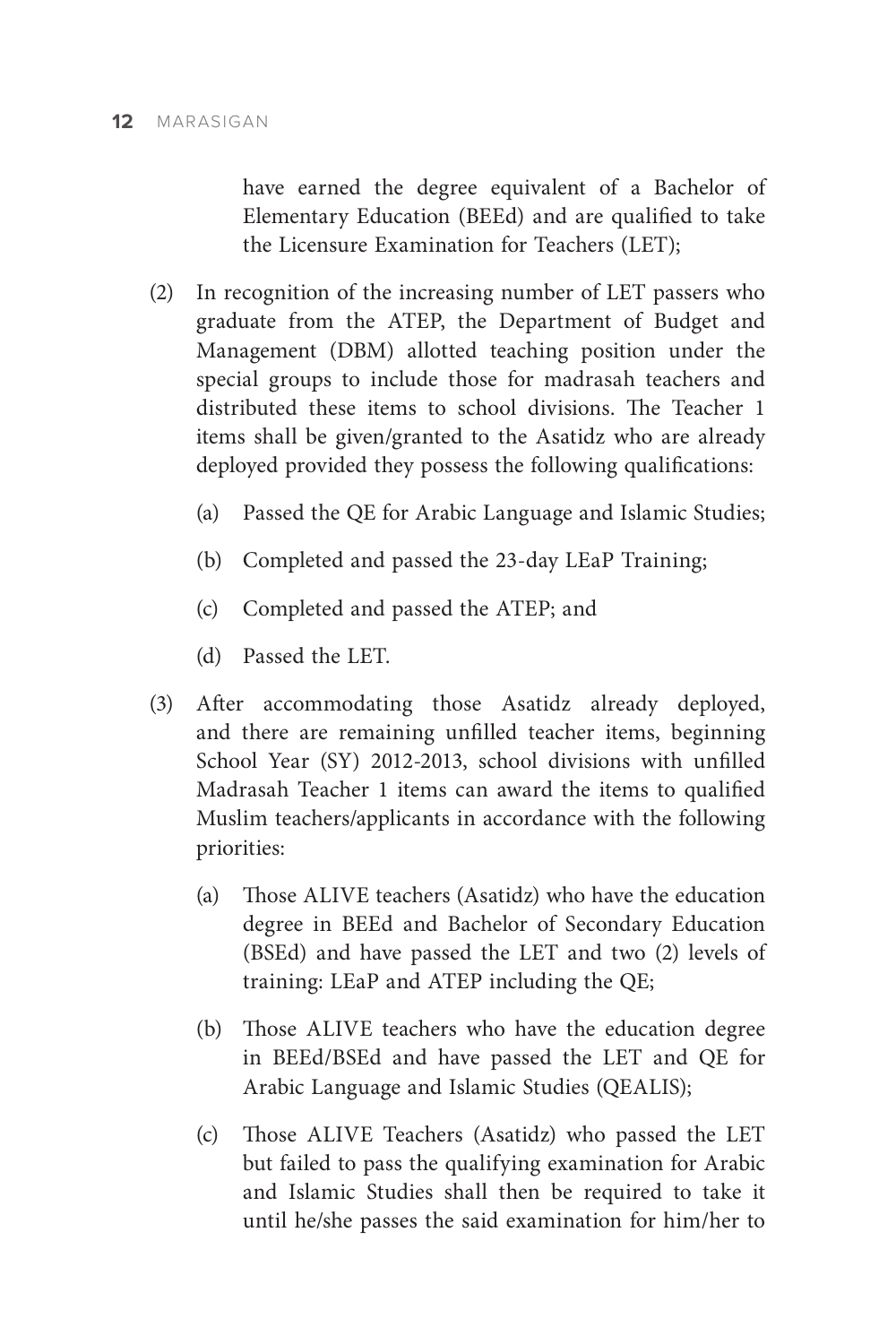be entitled to a Madrasah Teacher 1 item or teaching position; and

- (d) If there is no available qualified Muslim under priority a, b, and c then the Madrasah Teacher 1 shall be given, first to a Muslim LET-passer applicant. If there is no Muslim LET-passer, then the item shall be given to a non-Muslim LET-passer who shall be assigned to teach Revised Basic Education Curriculum (RBEC) subjects.
- (e) In cases where a deployed ALIVE teacher is not a QEALIS passer and has not undergone the LEaP training but was given madrasah teacher item and appointed as Teacher 1, he/she shall be required to take the QEALIS and if he/she passed, he/she shall keep the teacher item. Thereafter, he/she shall undergo and finish the ATEP then take the LET. However, if he/she failed in the QE, the item will be forfeited and shall be separated from the service.

Given these policy guidelines, there are several challenges that madrasah school teachers and administrators are facing. Under item 1a, it is stipulated that prospective madrasah teachers must pass an examination known as the Qualifying Examination in Arabic Language and Islamic Studies (QEALIS). However, the implementation of the said examination is not on a regular basis. According to one of the interviewees, it should be an annual activity. However, in the last five years, only two qualifying examinations were conducted. After passing the QEALIS, only teachers who underwent the Language Enhancement and Pedagogy Training (LEaP) are allowed to be deployed in public schools. The concerns are on the ways to address the following questions: How about the teachers in private madaris who wish to avail of the training? How competitive is the monthly allowance provided? Is a 23-day training enough for the madrasah teachers to learn relevant and contextualized pedagogy to cater to the students' needs?

For many madrasah school teachers and school administrators, the third sub-item under item number 1 is the most challenging part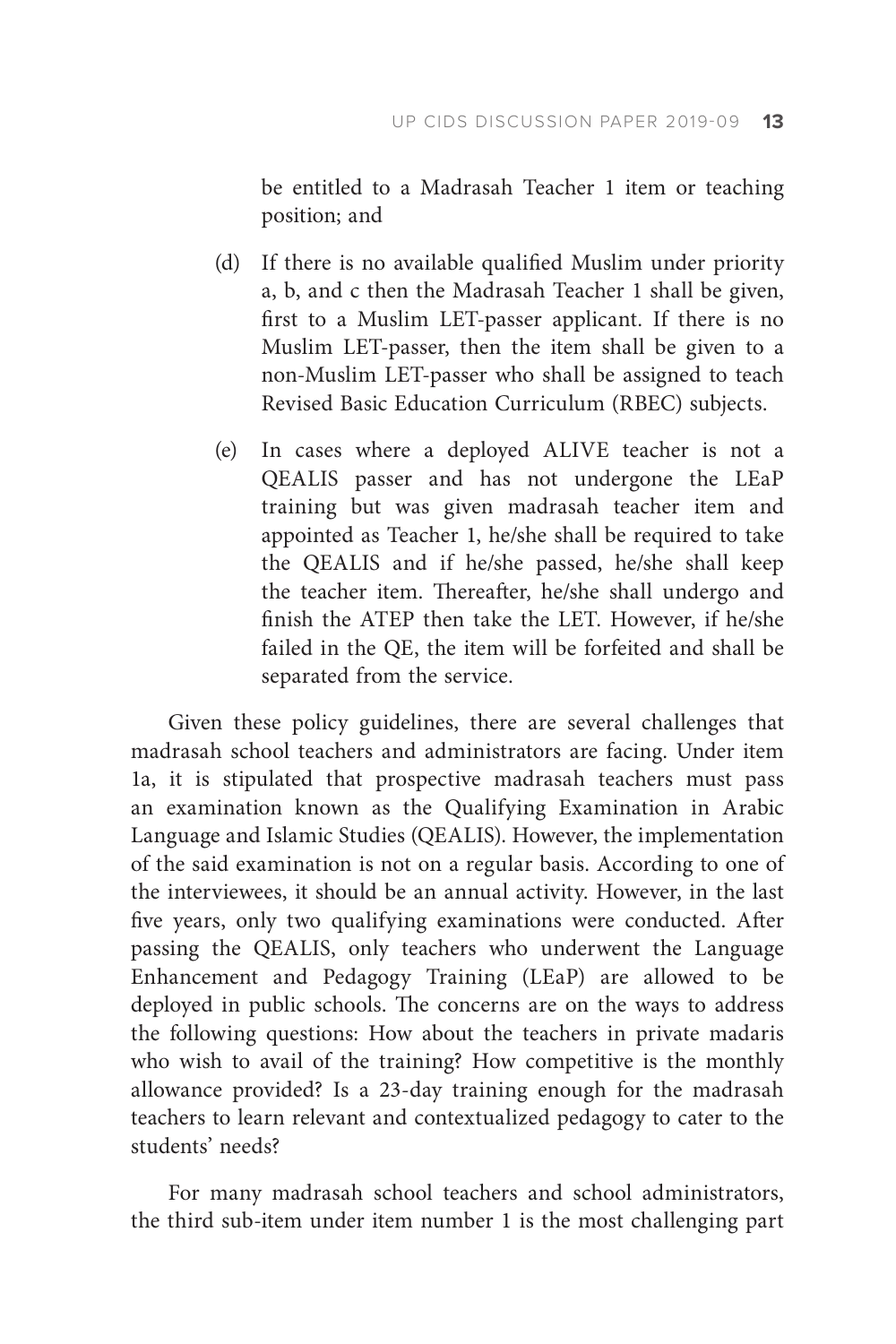of the policy. The profiles of madrasah teachers are very diverse when it comes to Islamic education background. Some of them are aged religious people (e.g., *ulama* or spiritual leaders) in the community and some even studied abroad with a graduate diploma. A number of the teachers are fresh graduates from the university who took Islamic Studies, while others are high school graduates who got special training and passed the QEALIS, but all of them are ready to serve as volunteers. However, with the Accelerated Teacher Education Program (ATEP) that spans 24 months, taking the Licensure Examination for Teachers afterwards can be very tedious for them due to several reasons, namely:

- (1) 24 months of training cannot be directly equated to a Bachelor of Elementary Education (BEEd) degree because the preparation to become an Ustadz (religious scholar) is different from being an elementary classroom teacher.
- (2) Currently, the educational backgrounds of the madrasah school teachers are diverse, i.e., some finished high school, while others finished graduate studies outside the country. How can the 24-month training of getting BEEd be made relevant to the needs of the high school graduates and Ustadz?
- (3) Taking the Licensure Examination for Teachers (LET) seems inadequate. Does the LET cover the requirements for a teacher to be qualified as madrasah teacher considering the courses taken in the BEEd program? In respect to the nature of madrasah education and teaching capabilities, a madrasah teacher must have in-depth understanding of Islamic education and values and a high level of Arabic proficiency. However, the licensure examination for teachers is not written in the Arabic language, the language that most Asatidz spent years learning. For them to teach Islamic Education and values, it is expected that they must reach a certain level of English proficiency, which is not part of their long training and is rarely used as medium of instruction in teaching madrasah education. How could they pass the LET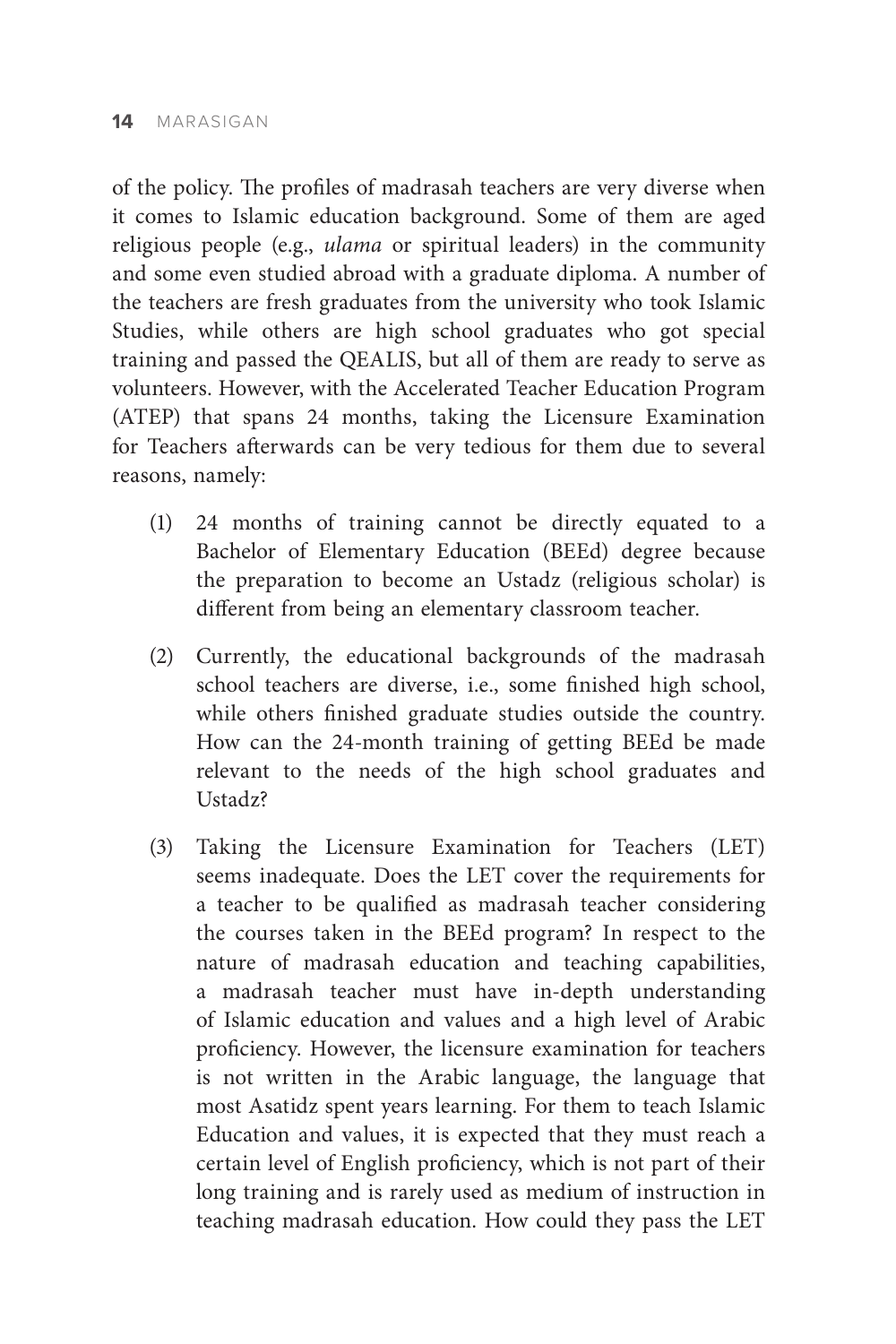given/written in English? Will the LEaP program suffice for them to pass the LET?

- (4) The LET contains content-knowledge items. How do madrasah teachers cope with the questions which are out of their educational scope?
- (5) Madrasah education heavily focuses on Arabic language and Islamic values while the required BEEd LET is divided into two: the Professional Education and General Education where the examination is written in English not in Arabic Language, which is the language used in teaching Islamic education. Is there a possibility that the LET for madrasah teachers would be like taking the Shari'ah-a secular Bar Examination for future Muslim lawyers? Furthermore, considering the age, interest, and educational background (i.e., studied abroad) of current and prospective madrasah teachers, how significant is passing the LET? Does the LET prove professionalism or is it mere credentialism?
- (6) Having passed the LET and being granted a Teacher 1 permanent item position, they can be assigned to teach subjects that are not madrasah-related. The issue on scarcity of teachers is not only for madrasah education; it is a country-wide issue on basic education. Once the madrasah teachers earn the Teacher 1 permanent item, in many cases, they will be asked to teach other subjects as a transition to obtain the regular teaching assignment. As a result, time and effort will be divided. Instead of focusing on how to improve and strengthen the madrasah teaching and learning process, some of them spend more time teaching mainstream subjects.

These issues and concerns are among those raised by key informants and participants during the International Conference in Madrasah Education held at the University of the Philippines, Balay Kalinaw last July 4–5, 2018.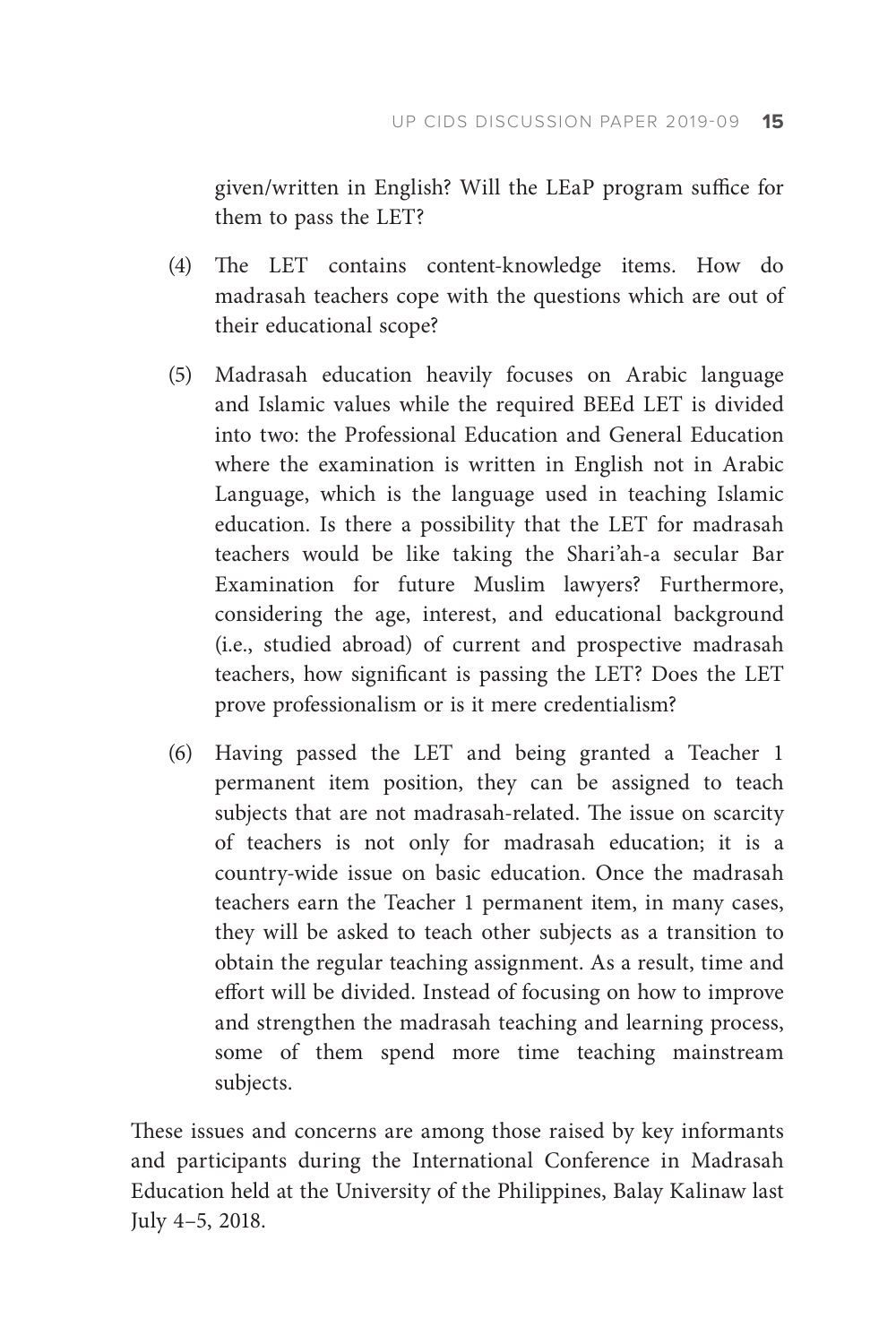Based on the item 3e description:

In cases where a deployed ALIVE teacher is not a QE passer and has not undergone the LEaP training but was given Madrasah teacher item and appointed Teacher 1, he/ she shall be required to take the QE for Arabic Language and Islamic Studies and if he/she passed, he/she shall keep the teacher 1 item. Thereafter he/she shall undergo and finish the ATEP then take the LET. But if he/she failed in the QE, the item will be forfeited and shall be separated from the service.

For many Asatidz (religious scholars), the existing policy on madrasah teacher's qualification seems inappropriate, which makes it more difficult for them to get a permanent teaching position compared to a regular public school teacher. A madrasah teacher with a good command of the English language is in an advantageous position in taking the LET. However, it is also important to note that the description stated above is purposely intended for public madrasah school teachers only and not applicable for private madaris teachers.

## **Conclusion and recommendation**

A strong teacher support system is vital if the institution needs quality teachers. There are several issues and concerns that need immediate response such as: (1) inadequate qualified teachers to teach madrasah education in both public and private madaris, especially in remote areas, (2) limited training on pedagogic skills, (3) training and educational attainment mismatch, (4) low and delayed allowance or salary, and (5) the lack of clear guidelines in hiring, retention, and monitoring of qualified teachers in private madaris. Based on the analysis and review of policies on teachers' qualification and recruitment, it is recommended that more case studies be conducted on madaris teachers' support system on these aspects of education. If we are to fully address the shortage and lack of quality of madrasah education teachers in the Philippines, voices of madaris teachers need to be heard and their lived experiences and narratives need to be recounted which can strongly serve as basis for policy change. Hence,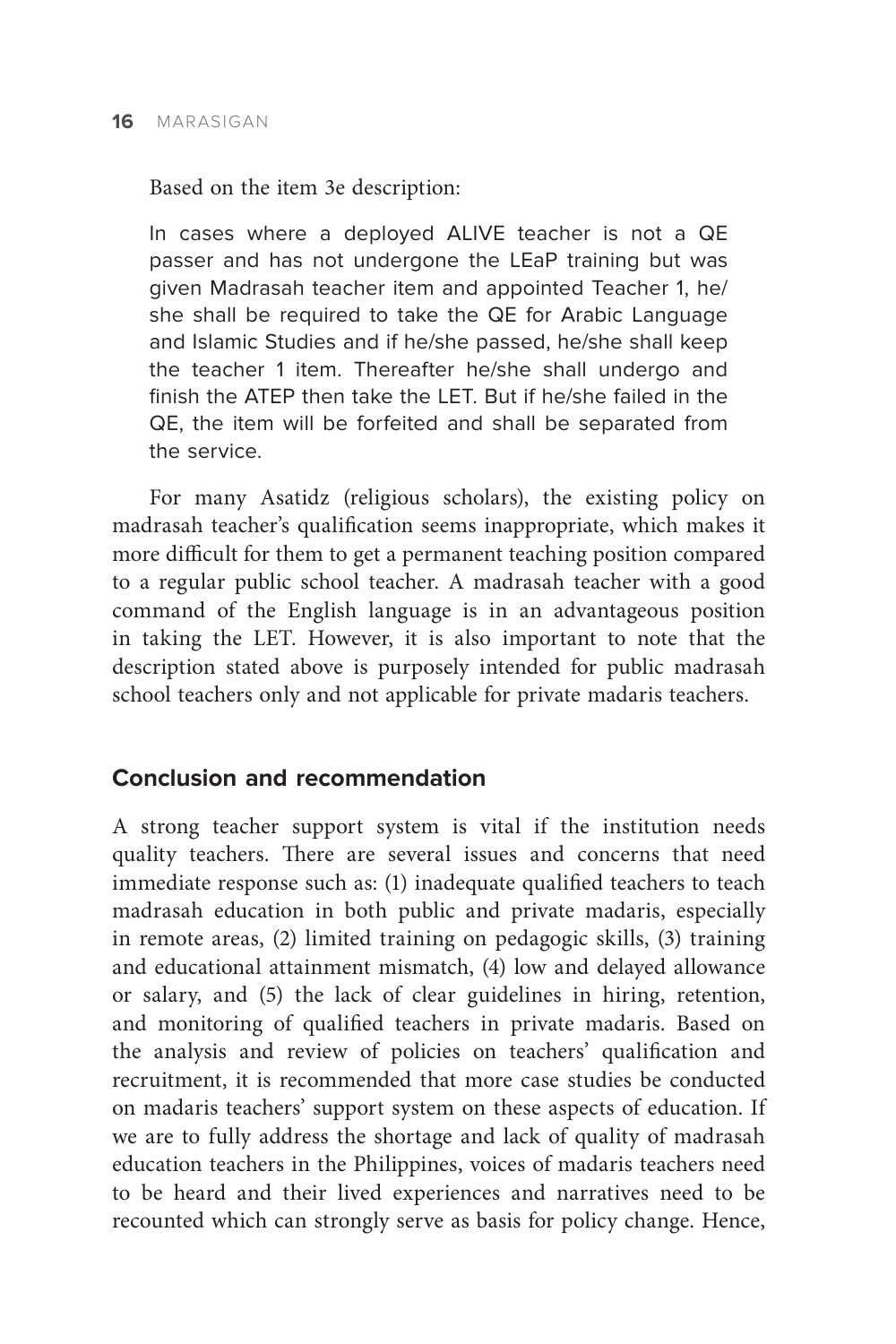it is indispensable to consider recommendations from key informants and participants for policy review. One important consideration is that Asatidz or ALIVE teachers considered by the government as contractual employees must qualify to receive bonuses as they are not granted any special allowance (i.e., special hardship allowance) despite the security issues for being assigned in remote and conflict areas where the peace and order situation is relatively unstable. Another point to reckon is that there has to be an order that guarantees exclusive focus for Madrasah Teacher 1 to handle only ALIVE classes.

It is also significant to explore the possibility of developing a teacher education program for undergraduates such as BSE specializing in Madrasah Education and BEEd specializing in Madrasah Education, which could be spearheaded by the colleges and universities. This could be a joint project of DepEd, ARMM, and CHED to prepare prospective teachers with ample pedagogical skills and content knowledge relevant to madrasah education with a high level of cultural sensitivity. In addition, it is timely to review House Bill No. 6644, an Act Creating the Bureau of Madrasah Education (BME) in the Department of Education (DepEd) to Strengthen the Madrasah Education Program and Appropriating Funds. If enacted by the Senate and House of Representatives of the Philippines in Congress, this will hopefully lead to the creation of the following divisions: Curriculum and Instruction Division, Human Resource Management and Development Division, Finance and Scholarship Division, and Infrastructure and Projects Divisions.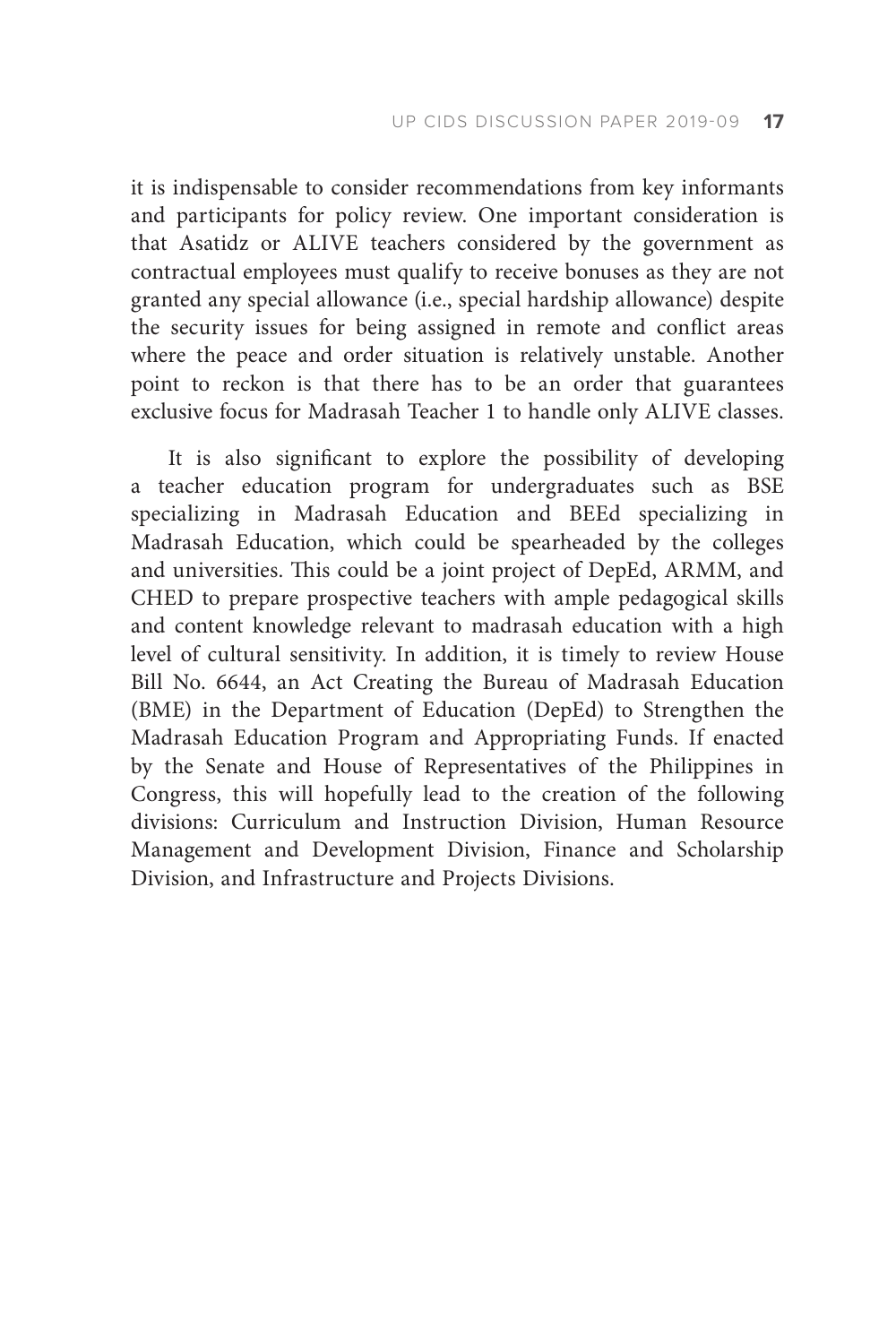#### **References**

- Abu Bakar, Carmen. 2011. "Mainstreaming Madrasah Education in the Philippines: Issues, Problems and Challenges." In *Islamic Studies and Islamic Education in Contemporary Southeast Asia*, edited by Kamaruzzaman Bustamam-Ahmad and Patrick Jory, 75–92. Kuala Lumpur: Yayasan Ilmuwan.
- Al-Attas, Syed Muhammad al-Naquib. 1977. "Introduction." In *Aims and Objectives of Islamic Education*, edited by Syed Muhammad al-Naquib al-Attas. Jeddah: King Abdulaziz Univerity.
- ———. 1977. "Foreword." In *Aims and Objectives of Islamic Education*, edited by Syed Muhammad al-Naquib al-Attas. Jeddah: King Abdulaziz University.
- Congress of the Philippines. 2013. "Enhanced Basic Education Act of 2013." Republic Act No. 10533, May 15, 2013. [https://www.](https://www.officialgazette.gov.ph/downloads/2013/05may/20130515-RA-10533-BSA.pdf) [officialgazette.gov.ph/downloads/2013/05may/20130515-RA-10533-](https://www.officialgazette.gov.ph/downloads/2013/05may/20130515-RA-10533-BSA.pdf) [BSA.pdf.](https://www.officialgazette.gov.ph/downloads/2013/05may/20130515-RA-10533-BSA.pdf)
- Department of Education. 2004. "Standards Curriculum for Elementary Public Schools and Private Madaris." DepEd Order No. 51, s. 2004, August 28, 2004. Pasig City: Department of Education. [http://www.deped.gov.ph/wp-content/uploads/2004/08/](http://www.deped.gov.ph/wp-content/uploads/2004/08/DO_s2004_051.pdf) [DO\\_s2004\\_051.pdf](http://www.deped.gov.ph/wp-content/uploads/2004/08/DO_s2004_051.pdf).
- ———. 2005. "Creation of Ad-Hoc Committee on Madrasah Education." DepEd Memorandum No. 72, s. 2005, March 2, 2005. Pasig City: Department of Education. [http://www.deped.gov.](http://www.deped.gov.ph/2005/03/02/march-2-2005-dm-72-s-2005-creation-of-ad-hoc-committee-on-madrasah-education/) [ph/2005/03/02/march-2-2005-dm-72-s-2005-creation-of-ad-hoc](http://www.deped.gov.ph/2005/03/02/march-2-2005-dm-72-s-2005-creation-of-ad-hoc-committee-on-madrasah-education/)[committee-on-madrasah-education/](http://www.deped.gov.ph/2005/03/02/march-2-2005-dm-72-s-2005-creation-of-ad-hoc-committee-on-madrasah-education/).
- ———. 2007. "Hazard Pay Benefits for Health and Nutrition Personnel Pursuant to Republic Act No. 7305 Entitled: Magna Carta of Public Health Workers." DepEd Order No. 82, s. 2007, December 27, 2007. Pasig City: Department of Education. [https://www.deped.](https://www.deped.gov.ph/wp-content/uploads/2018/10/DO_s2007_082.pdf) [gov.ph/wp-content/uploads/2018/10/DO\\_s2007\\_082.pdf.](https://www.deped.gov.ph/wp-content/uploads/2018/10/DO_s2007_082.pdf)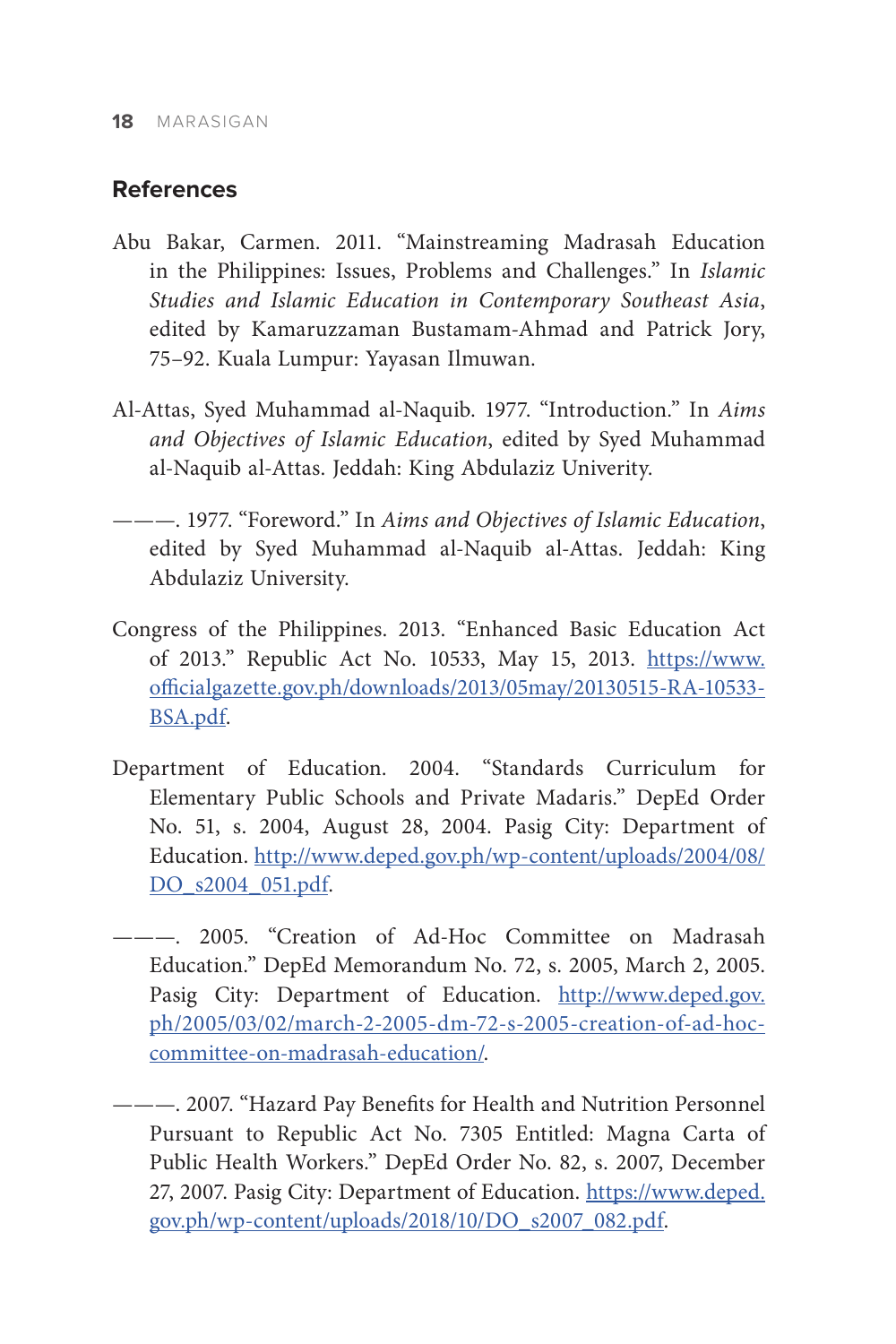- --- 2008. "Implementing Guidelines for DepEd Order No. 81, s. 2007 re Financial Assistance to Private Madrasah." DepEd Order No. 18, s. 2008, March 18, 2008. Pasig City: Department of Education. [https://www.deped.gov.ph/wp-content/](https://www.deped.gov.ph/wp-content/uploads/2018/10/DO_s2008_018.pdf) [uploads/2018/10/DO\\_s2008\\_018.pdf](https://www.deped.gov.ph/wp-content/uploads/2018/10/DO_s2008_018.pdf).
- ———. 2010. "Mainstreaming and Institutionalizing Madrasah Education Program by Transferring Its Developed Components to the Bureau of Elementary Education and Regional and Division Offices." DepEd Order No. 22, s. 2010, March 8, 2010. Pasig City: Department of Education. [https://www.deped.gov.ph/wp-content/](https://www.deped.gov.ph/wp-content/uploads/2010/03/DO-No.-22-s.-2010.pdf) [uploads/2010/03/DO-No.-22-s.-2010.pdf.](https://www.deped.gov.ph/wp-content/uploads/2010/03/DO-No.-22-s.-2010.pdf)
- ———. 2010. "Basic Education Research Fund." DepEd Order No. 24, s. 2010, March 8, 2010. Pasig City: Department of Education. [http://www.deped.gov.ph/2010/03/08/do-24-s-2010-basic](http://www.deped.gov.ph/2010/03/08/do-24-s-2010-basic-education-research-fund/)[education-research-fund/.](http://www.deped.gov.ph/2010/03/08/do-24-s-2010-basic-education-research-fund/)
	- --- 2011. "Amendment to DepEd Order No. 51, s. 2004 (Standard Curriculum for Elementary Public Schools and Private Madaris)." DepEd Order No. 40, s. 2011, May 19, 2011. Pasig City: Department of Education. [http://www.deped.gov.ph/wp-content/](http://www.deped.gov.ph/wp-content/uploads/2011/05/DO_s2011_40.pdf) [uploads/2011/05/DO\\_s2011\\_40.pdf](http://www.deped.gov.ph/wp-content/uploads/2011/05/DO_s2011_40.pdf).
- 2012. "Guidelines on the Allocation, Delivery, and Distribution of Instructional Materials (IMs) to Support the K to 12 Curriculum." DepEd Order No. 13, s. 2012, February 3, 2012. Pasig City: Department of Education. [http://www.deped.gov.](http://www.deped.gov.ph/2012/02/03/do-13-s-2012-guidelines-on-the-allocation-delivery-and-distribution-of-instructional-materials-ims-to-support-the-k-to-12-curriculum/) [ph/2012/02/03/do-13-s-2012-guidelines-on-the-allocation-delivery](http://www.deped.gov.ph/2012/02/03/do-13-s-2012-guidelines-on-the-allocation-delivery-and-distribution-of-instructional-materials-ims-to-support-the-k-to-12-curriculum/)[and-distribution-of-instructional-materials-ims-to-support-the-k](http://www.deped.gov.ph/2012/02/03/do-13-s-2012-guidelines-on-the-allocation-delivery-and-distribution-of-instructional-materials-ims-to-support-the-k-to-12-curriculum/)[to-12-curriculum/](http://www.deped.gov.ph/2012/02/03/do-13-s-2012-guidelines-on-the-allocation-delivery-and-distribution-of-instructional-materials-ims-to-support-the-k-to-12-curriculum/).
- ———. 2012. "Policy Guidelines on the Hiring and Deployment of Madrasah Teacher I." DepEd Order No. 30, s. 2012, April 16, 2012. Pasig City: Department of Education. [https://www.deped.](https://www.deped.gov.ph/wp-content/uploads/2012/04/DO_s2012_30.pdf) [gov.ph/wp-content/uploads/2012/04/DO\\_s2012\\_30.pdf](https://www.deped.gov.ph/wp-content/uploads/2012/04/DO_s2012_30.pdf).
- ———. 2015. "Revised Guidelines for the Basic Education Research Fund (BERF)." DepEd Order No. 43, s. 2015, September 16, 2015.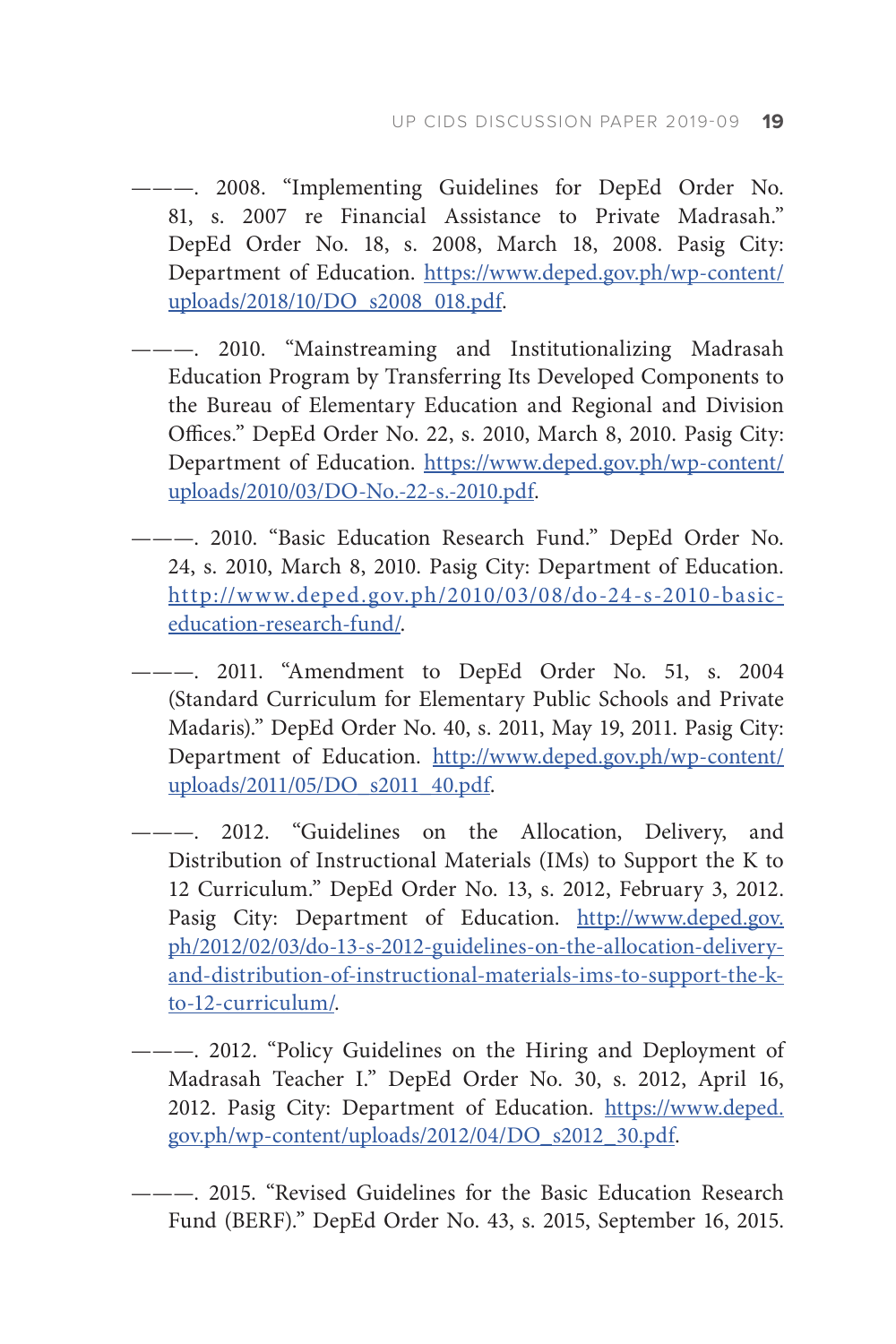Pasig City: Department of Education. [https://www.deped.gov.ph/](https://www.deped.gov.ph/wp-content/uploads/2015/09/DO_s2015_43.pdf) [wp-content/uploads/2015/09/DO\\_s2015\\_43.pdf](https://www.deped.gov.ph/wp-content/uploads/2015/09/DO_s2015_43.pdf).

- ———. 2016. "Amendment to DepEd Order No. 43, s. 2015 (Revised Guidelines for the Basic Education Research Fund [BERF])." DepEd Order No. 4, s. 2016, January 25, 2016. Pasig City: Department of Education. [http://www.deped.gov.ph/wp-content/](http://www.deped.gov.ph/wp-content/uploads/2016/01/DO_s2016_04.pdf) [uploads/2016/01/DO\\_s2016\\_04.pdf.](http://www.deped.gov.ph/wp-content/uploads/2016/01/DO_s2016_04.pdf)
- --- 2016. "Adoption of the Basic Education Research Agenda." DepEd Order No. 39, s. 2016, June 10, 2016. Pasig City: Department of Education. [https://www.deped.gov.ph/wp-content/](https://www.deped.gov.ph/wp-content/uploads/2016/06/DO_s2016_039.pdf) [uploads/2016/06/DO\\_s2016\\_039.pdf.](https://www.deped.gov.ph/wp-content/uploads/2016/06/DO_s2016_039.pdf)
- ———. 2017. "Submission of 2016 In-service Training, Physical and Financial Accomplishment Reports Under the Madrasah Education Program." DepEd Memorandum No. 88, s. 2017, May 5, 2017. Pasig City: Department of Education. [https://www.deped.](https://www.deped.gov.ph/wp-content/uploads/2017/05/DM_s2017_088.pdf) [gov.ph/wp-content/uploads/2017/05/DM\\_s2017\\_088.pdf](https://www.deped.gov.ph/wp-content/uploads/2017/05/DM_s2017_088.pdf).
- ———. 2017. "Policy Guidelines on Madrasah Education in the K to 12 Basic Education Program." DepEd Order No. 41, s. 2017, August 11, 2017. Pasig City: Department of Education. [https://](https://www.deped.gov.ph/wp-content/uploads/2017/08/DO_s2017_041.pdf) [www.deped.gov.ph/wp-content/uploads/2017/08/DO\\_s2017\\_041.](https://www.deped.gov.ph/wp-content/uploads/2017/08/DO_s2017_041.pdf) [pdf](https://www.deped.gov.ph/wp-content/uploads/2017/08/DO_s2017_041.pdf).
- Jamjoom, Ahmad Salah. 1977. "Foreword." In *Aims and Objectives of Islamic Education*, edited by Syed Muhammad Al-Naquib al-Attas. Jeddah: King Abdulaziz Univerity.
- Official Gazette. n.d. "Letter of Instructions No. 1221," March 31, 1982. *Official Gazette*. [https://www.officialgazette.gov.ph/](https://www.officialgazette.gov.ph/downloads/1982/03mar/19820331-LOI-1221-FM.pdf) [downloads/1982/03mar/19820331-LOI-1221-FM.pdf](https://www.officialgazette.gov.ph/downloads/1982/03mar/19820331-LOI-1221-FM.pdf).
- ———. n.d. "The Constitution of the Republic of the Philippines." *Official Gazette*. [https://www.officialgazette.gov.ph/](https://www.officialgazette.gov.ph/constitutions/1987-constitution/) [constitutions/1987-constitution/.](https://www.officialgazette.gov.ph/constitutions/1987-constitution/)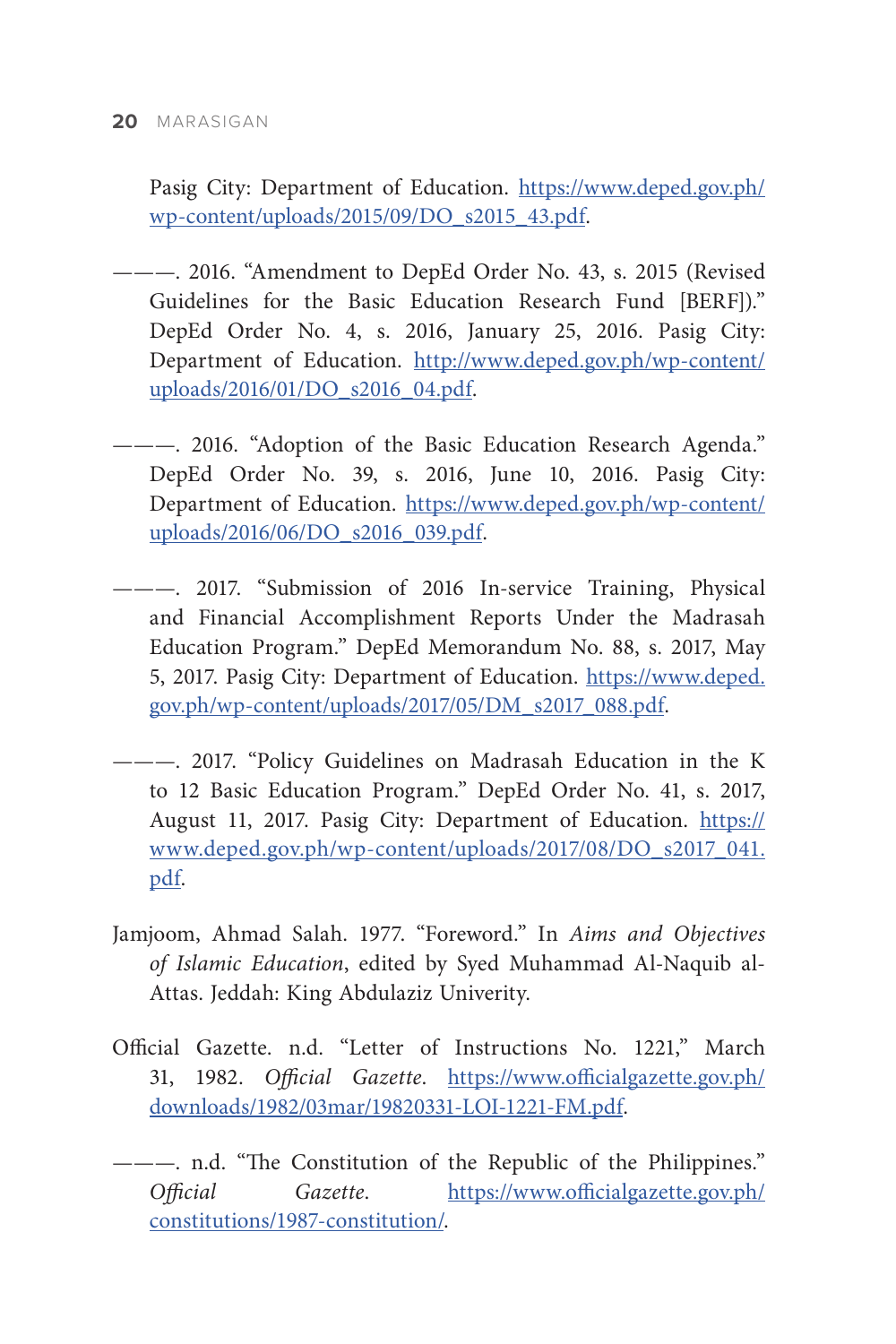- House of Representatives. 2017. "House Bill No. 6644 (Madrasah Integration Act of 2017)." Quezon City: House of Representatives. [http://www.congress.gov.ph/legisdocs/basic\\_17/HB06644.pdf](http://www.congress.gov.ph/legisdocs/basic_17/HB06644.pdf).
- Southeast Asian Ministers of Education Organization–Regional Center for Educational Innovation and Technology (SEAMEO INNOTECH). 2007. "Policy Research on Access to Quality Basic Education for Muslim Learners." Final Report (May 2007). Quezon City: SEAMEO INNOTECH. [http://www.seameo](http://www.seameo-innotech.org/wp-content/uploads/2014/01/Policy-Research-on-Access-to-Quality-Basic-Education-for-Muslim-Learners.pdf)[innotech.org/wp-content/uploads/2014/01/Policy-Research-on-](http://www.seameo-innotech.org/wp-content/uploads/2014/01/Policy-Research-on-Access-to-Quality-Basic-Education-for-Muslim-Learners.pdf)[Access-to-Quality-Basic-Education-for-Muslim-Learners.pdf](http://www.seameo-innotech.org/wp-content/uploads/2014/01/Policy-Research-on-Access-to-Quality-Basic-Education-for-Muslim-Learners.pdf).
- Solaiman, Saddam Mangondato. 2017. "Implementation of Arabic Language and Islamic Values Education (ALIVE) in Marawi City, Philippines: Unveilling the Preceptions of ALIVE Teachers." *Education Journal* 6, no. 1: 38–46. [http://doi.org/10.11648/j.](http://doi.org/10.11648/j.edu.20170601.15) [edu.20170601.15.](http://doi.org/10.11648/j.edu.20170601.15)
- "Tripoli Agreement." 1976, December 23. Accessed from Centre for Humanitarian Dialogue, [https://www.hdcentre.org/wp-content/](https://www.hdcentre.org/wp-content/uploads/2016/06/The-Tripoli-Agreement-1976.pdf) [uploads/2016/06/The-Tripoli-Agreement-1976.pdf.](https://www.hdcentre.org/wp-content/uploads/2016/06/The-Tripoli-Agreement-1976.pdf)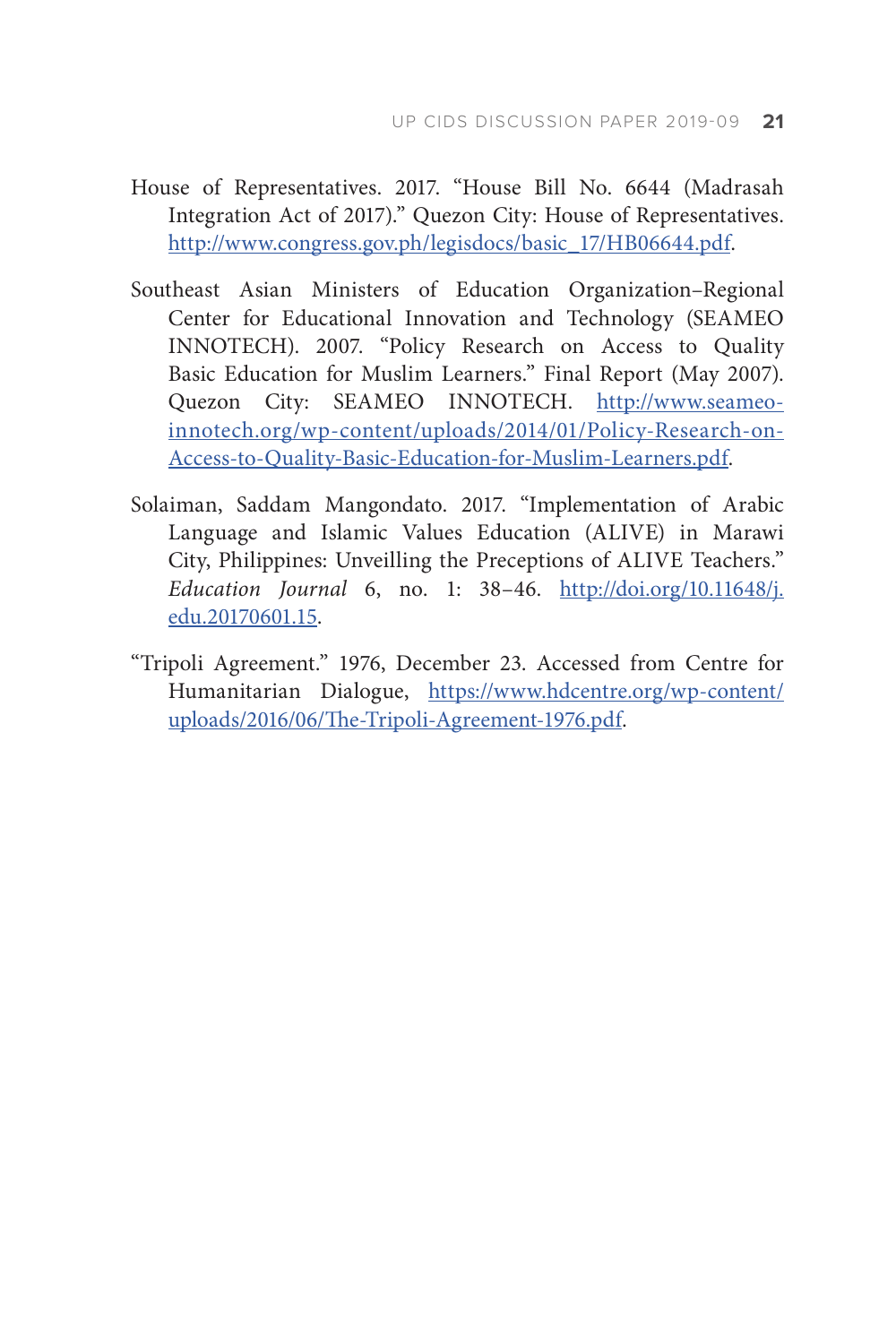#### **EDITORIAL RESPONSIBILITIES**

The Editor-in-Chief and the Program Editors ensure that the discussion papers contain research findings on issues that are aligned with the core agenda of the programs under the University of the Philippines Center for Integrative and Development Studies (UP CIDS).

The responsibility of the Editor-in-Chief and the Program Editors is towards high standards of scholarship, the generation of new knowledge that can be utilized for the good of the public, and the dissemination of such information.

#### **EDITORIAL BOARD**

**EDITOR-IN-CHIEF** Teresa S. Encarnacion Tadem

**PROGRAM EDITORS**

#### **EDUCATION AND CAPACITY BUILDING CLUSTER**

**EDUCATION RESEARCH PROGRAM** Dina S. Ocampo

**PROGRAM ON HIGHER EDUCATION RESEARCH AND POLICY REFORM** Fernando DLC. Paragas

**ASSESSMENT, CURRICULUM, AND TECHNOLOGY RESEARCH PROGRAM** Marie Therese Angeline P. Bustos

**PROGRAM ON DATA SCIENCE FOR PUBLIC POLICY** Fidel R. Nemenzo Jalton G. Taguibao

#### **DEVELOPMENT CLUSTER**

**PROGRAM ON ESCAPING THE MIDDLE-INCOME TRAP: CHAINS FOR CHANGE** Karl Robert L. Jandoc Annette O. Pelkmans-Balaoing

**POLITICAL ECONOMY PROGRAM** Antoinette R. Raquiza Maria Dulce F. Natividad

**PROGRAM ON ALTERNATIVE DEVELOPMENT** Eduardo C. Tadem Karl Arvin F. Hapal

**PROGRAM ON HEALTH SYSTEMS DEVELOPMENT** Antonio Miguel L. Dans Jose Rafael A. Marfori

#### **SOCIAL, POLITICAL, AND CULTURAL STUDIES CLUSTER**

**PROGRAM ON SOCIAL AND POLITICAL CHANGE** Maria Ela L. Atienza Jorge V. Tigno

**ISLAMIC STUDIES PROGRAM** Macrina A. Morados

**STRATEGIC STUDIES PROGRAM** Herman Joseph S. Kraft Aries A. Arugay

**DECOLONIAL STUDIES PROGRAM** Marie Aubrey J. Villaceran Frances Antoinette C. Cruz

#### **LOCAL-REGIONAL STUDIES NETWORK**

**CORDILLERA STUDIES CENTER, UP BAGUIO** Leah Enkiwe-Abayao

**CENTRAL VISAYAS STUDIES CENTER, UP CEBU** Belinda F. Espiritu

**EDITORIAL ASSOCIATES** Clarisse C. Culla • Ace Vincent P. Molo **COPYEDITOR** Virna Liza O. Guaño • **LAYOUT ARTIST** Zylyka Gendraule

The UP CIDS Discussion Paper Series is published quarterly by the University of the Philippines Center for Integrative and Development Studies.

Editorial Office: Lower Ground Floor, Ang Bahay ng Alumni, Magsaysay Avenue, University of the Philippines, Diliman, Quezon City 1101 Telephone: 981-8500 loc. 4266 to 68 / 435-9283 • Telefax: 426-0955 Email: cids@up.edu.ph / cidspublications@up.edu.ph